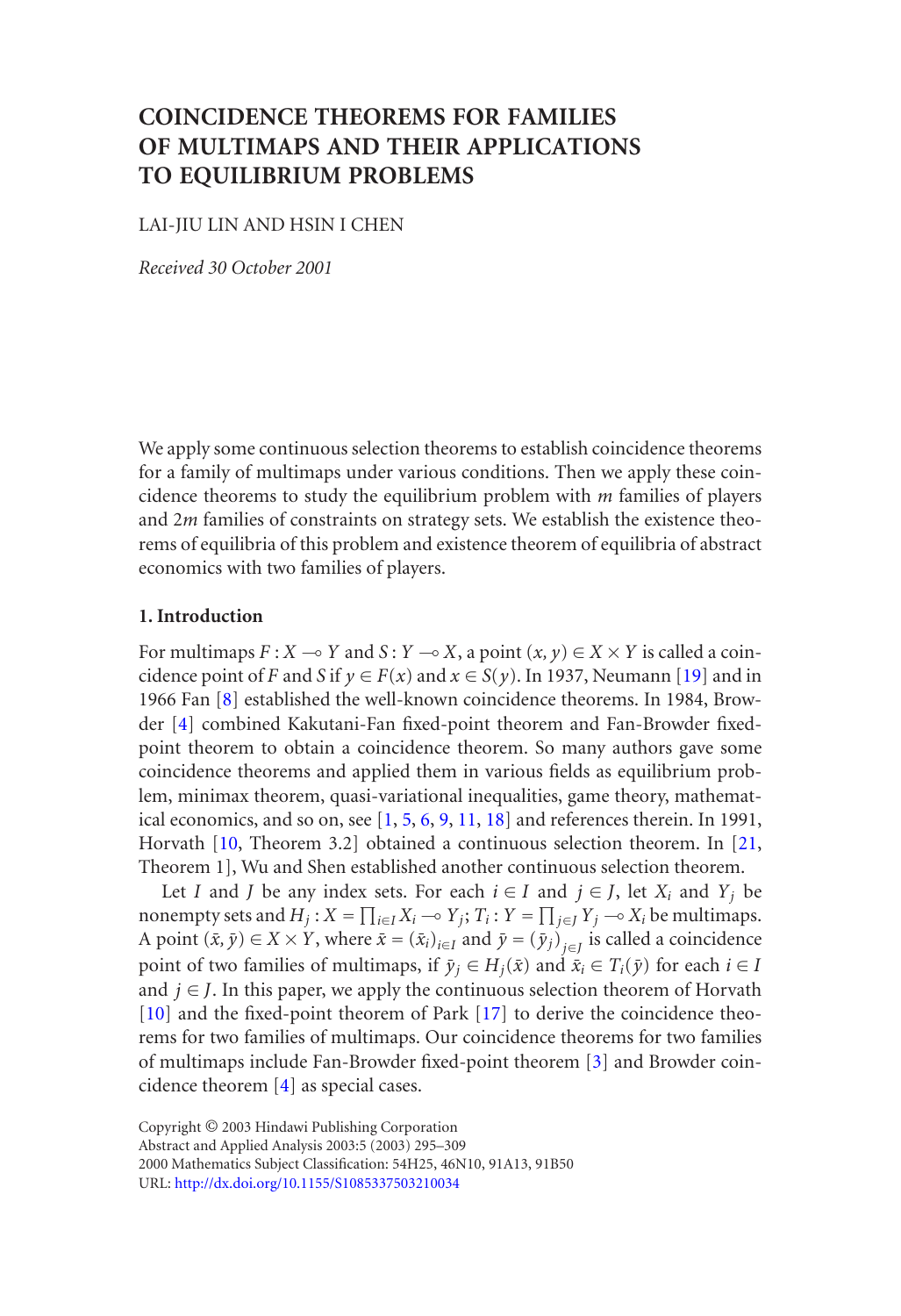We will employ our results on coincidence theorems for two families of multimaps to consider the equilibrium problem with *m* families of players and 2*m* families of constraints on the strategy sets introduced by Lin et al. [14]. We consider the following problem: let *I* be any index set and for each  $k \in I$ , let  $J_k$  be a finite index set,  $X_{k_i}$  denote the strategy set of *j*th player in *k*th family,  $Y_k =$ a finite index set,  $X_{k_j}$  denote the strategy set of *j*th player in *k*th family,  $Y_k = \prod_{i \in L} X_k$ ,  $Y = \prod_{k \in I} Y_k$ ,  $Y^k = \prod_{l \in L} I_{\neq k} Y_l$ , and  $Y = Y^k \times Y_k$ . Let  $F_{k_i} : X_{k_i} \times Y^k \to Y_k$  $j \in J_k X_{k,j}, Y = \prod_{k \in I} Y_k, Y^k = \prod_{l \in I, l \neq k} Y_l$ , and  $Y = Y^k \times Y_k$ . Let  $F_{k,j}: X_{k,j} \times Y^k \to Y_k$  $\mathbb{R}^{k_j}$  be the payoff of the *j*th player in the *k*th family, let  $A_k$ :  $Y^k \rightarrow X_k$ , be the constraint which restricts the strategy of the *j*th player in the *k*th family to the subset  $A_{k_i}(Y^k)$  of  $X_{k_i}$  when all players in other families have chosen their strategies  $x_{ij}$ , *i* ∈ *I*, *i* ≠ *k*, and *j* ∈ *J<sub>i</sub>*, and let *B<sub>k</sub>* : *Y<sub>k</sub>* → *Y<sup>k</sup>* be the constraint which restricts the strategies of all the families except *k*th family to the subset *B<sub>t</sub>*(*V<sub>t</sub>*) of *Y<sup>k</sup>* when strategies of all the families except *k*th family to the subset  $B_k(Y_k)$  of  $Y^k$  when all the players in the *k* family have chosen their strategies  $y_k = (x_{k_i})_{i \in J_k}$ ,  $k \in I$ . Our problem is to find a strategies combination  $\bar{y} = (\bar{y}_k)_{k \in I} \in \prod_{k \in I} Y_k = Y$ ,<br>  $\bar{y}_i = (\bar{y}_i)_{i \in I} \in Y$ ,  $\bar{y}_i = (\bar{y}_i)_{i \in I} \in \mathcal{Y}_i$ ,  $\bar{y}_i \in A_i(\bar{y}_i)$ ,  $\bar{y}_i \in B_i(\bar{y}_i)$ , and  $\bar{z}_i \in E_i(\bar{y}_i, \bar{y}_i)$  $\bar{u} = (\bar{u}_k)_{k \in I} \in Y$ ,  $\bar{y}_k = (\bar{x}_{k_i})_{i \in I_k}$ ,  $\bar{y}_k \in A_k(\bar{y}^k)$ ,  $\bar{u}^k \in B_k(\bar{y}_k)$ , and  $\bar{z}_{k_i} \in F_{k_i}(\bar{x}_{k_i}, \bar{u}^k)$ such that

$$
z_{k_j} - \bar{z}_{k_j} \notin -\mathrm{int} \mathbb{R}_+^{u_{k_j}},\tag{1.1}
$$

for all  $z_{k_j} \in F_{k_j}(x_{k_j}, \bar{u}^k)$ ,  $x_{k_j} \in A_{k_j}(\bar{y}^k)$ , and for all  $k \in I$  and  $j \in J_k$ [. In](#page-11-0) the Nash equilibrium problem, the strategy of each player is subject to no constraint. In the Debreu equilibrium problem, the strategy of each player is subje[ct t](#page-13-3)o a constraint which is a function o[f th](#page-14-0)e strategies [of t](#page-14-4)he other players. For the special case of our problem, if each of the families contain one player, we find that the strategy of each player is subject a constraint which is a function of strategies of the other players, and for each  $k \in I$ , where *I* is the index set of players, the strategies combination of the players other than the *k*th player is a function of strategy of *k*th player. Therefore, our problem is different from the Nash equilibrium problem and their generalizations. As we note from Remark 4.8, for each  $k \in I$ , if  $J_k = \{k\}$  be a singleton set, then the above problem reduces to the problem which is different from the Debreu social equilibrium problem [6] and the Nash equilibrium problem [19]. Lin et al. [14] demonstrate the following example of this kind of equilibrium problem in our real life. Let  $I = \{1, 2, \ldots, m\}$ denote the index set of the companies. For each  $k \in I$ , let  $J_k = \{1, 2, ..., n_k\}$  denote the index set of factories in the *k*th company,  $F_{k_i}$  denote the payoff function of the *j*th factory in the *k*th company. We assume that the products between the factories in the same company are different, and the financial systems and management systems are independent between the factories in the same company, while some collections of products are the same and some collections of products are different between different factories in different companies. Therefore, the strategy of the *j*th factory in the *k*th company depends on the strategies of all factories in different companies. The payoff function  $F_{k_i}$  of the *j*th factory in the *k*th company depends on its strategy and the strategies of factories in other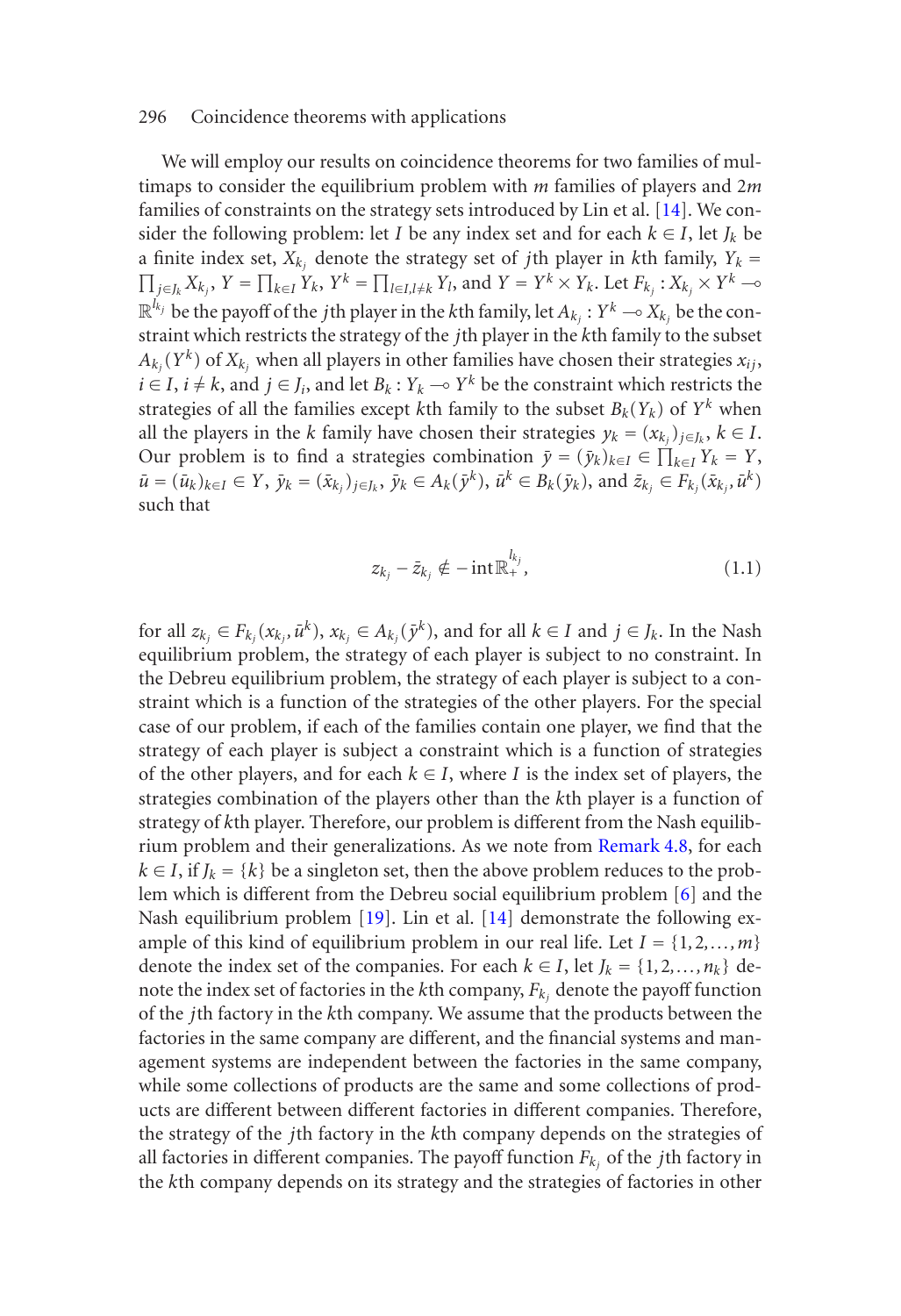companies. We also assume that for each  $k \in I$ , the strategies of the *k* company influence the strategies of all other companies. With this strategies combination, each factory can choose a collection of products, and from these collection of products, there exists a product that minimizes the loss of each factory. In this type of abstract economic problem with two families of players, the strategy and the preference correspondence of each player in family *A* depend on the strategies combination of all players in family *B*, but does not depend on the strategies combination of the players in family *A*. The same situation occurs to each player of family *B*. The abstract economic problem studied in the literature, the strategy and preference correspondence of each player depend on the strategies combination of all the players. Therefore, the abstract economic problem, we studied in this paper, is different from the abstract economic studied in the literature. In some economic model with two companies (say *A* and *B*), the strategy of each factory of company *A* depend on the strategies combination of factories in company *B*. The same case occurs in company *B*. We can use this example to explain the abstract economic problem we study in this paper. We also apply the coincidence theorems for a family of multimaps to consider the abstract economic problem with two families of players. In this paper, we want to establish the existence theorems of equilibria of constrained equilibrium problems with *m* families of players and 2*m* families of constraints and existence theorem of equilibria of abstract economic with two families of players.

### **2. Preliminaries**

In order to establish our main results, we first give some concepts and notations.

Throughout this paper, all topological spaces are assumed to be Hausdorff. Let  $A$  be a nonempty subset of topological vector space  $(t.v.s.) X$ , we denote by int*A* the interior of *A*, by  $\overline{A}$  the closure of *A* in *X*, by co*A* the convex hull of *A*, and by coA the closed convex hull of A. Let *X*, *Y*, and *Z* be nonempty sets. A multimap (or map)  $T: X \to Y$  is a function from X into the power set of Y and  $T^-$ :  $Y \to X$  is defined by  $x \in T^-(y)$  if and only if  $y \in T(x)$ . Let  $B \subset Y$ , we define  $T^{-}(B) = \{x \in X : T(x) \cap B \neq \emptyset\}$ . Given two multimaps  $F : X \to Y$  and  $G : Y \to Z$  the composite  $GF : X \to Z$  is defined by  $GF(x) - G(F(x))$  for all *G* : *Y*  $\rightarrow$  *Z*, the composite *GF* : *X*  $\rightarrow$  *Z* is defined by *GF*(*x*) = *G*(*F*(*x*)) for all *x* <sup>∈</sup> *<sup>X</sup>*.

Let *X* and *Y* be two topological spaces, a multimap  $T : X \rightarrow Y$  is said to be compact if there exists a compact subset  $K \subset Y$  such that  $T(X) \subset K$ ; to be closed if its graph  $Gr(T) = \{(x, y) | x \in X, y \in T(x)\}$  is closed in  $X \times Y$ ; to have local intersection property if, for each  $x \in X$  with  $T(x) \neq \emptyset$ , there exists an open<br>peighborhood  $N(x)$  of x such that  $\bigcap_{x \in X} T(x) \neq \emptyset$ ; to be upper semicontin neighborhood  $N(x)$  of *x* such that  $\bigcap_{z \in N(x)} T(z) \neq \emptyset$ ; to be upper semicontin-<br>wous (u.s.c.) if  $T^{-}(A)$  is closed in *X* for each closed subset *A* of *Y*: to be lower uous (u.s.c.) if *T*<sup>−</sup>(*A*) is closed in *<sup>X</sup>* for each closed subset *<sup>A</sup>* of *<sup>Y</sup>*; to be lower semicontinuous (l.s.c.) if *T*<sup>−</sup>(*G*) is open in *<sup>X</sup>* for each open subset *<sup>G</sup>* of *<sup>Y</sup>*, and to be continuous if it is both u.s.c. and l.s.c.

A topological space is said to be *acyclic* if all of its reduced Cech homology ˆ groups vanish. In particular, any convex set is *acyclic*.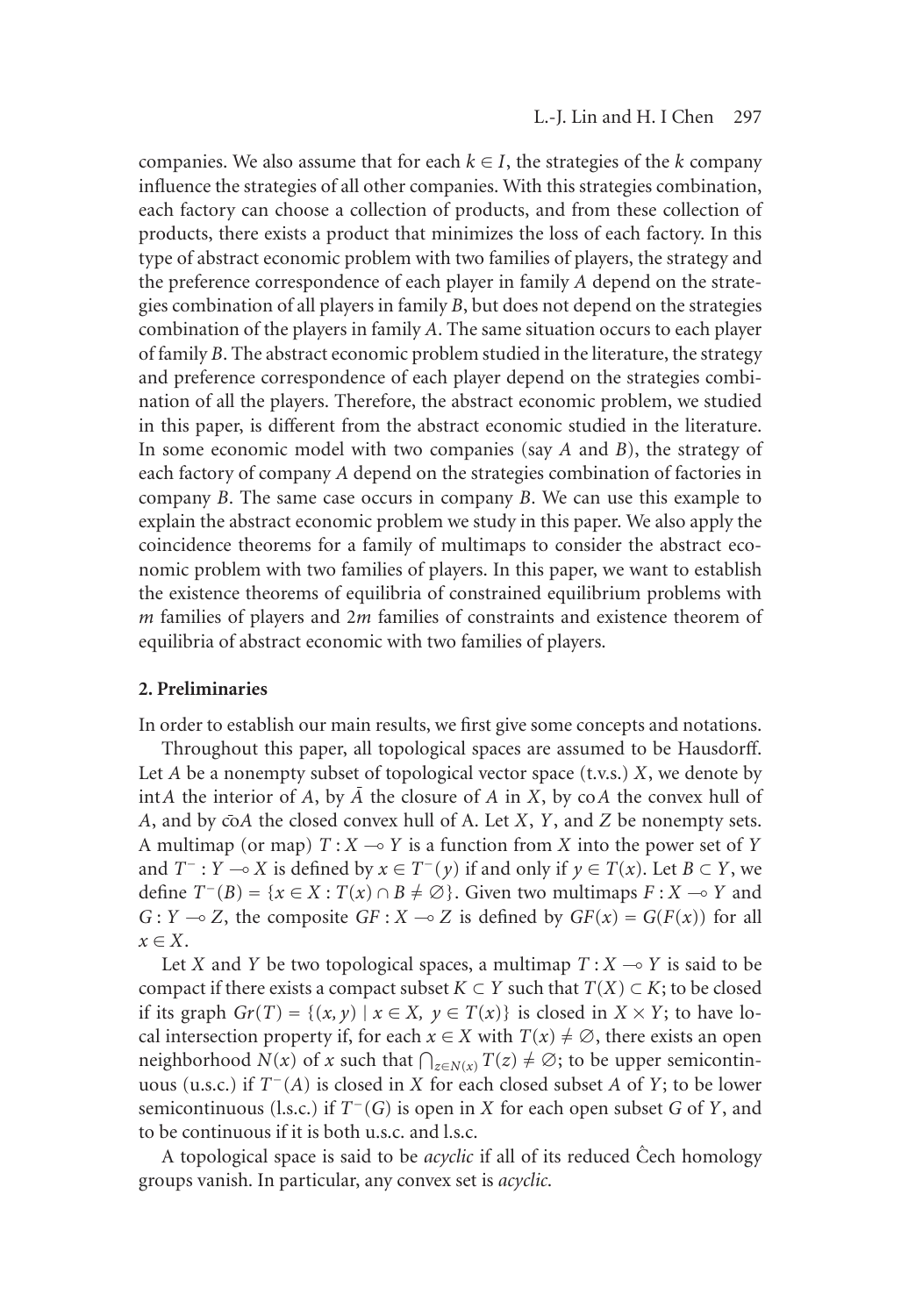<span id="page-3-0"></span>*Definition 2.1* (see [15]). Let *X* be a nonempty convex subset of a t.v.s. *E*. A multimap  $G: X \to \mathbb{R}$  is said to be  $\mathbb{R}^+$ -*quasiconvex* if, for any  $\alpha \in \mathbb{R}$ , the set

$$
\{x \in X : \text{there is a } y \in G(x) \text{ such that } \alpha - y \ge 0\}
$$
 (2.1)

is convex.

*Definition 2.2* (see [15]). Let *Z* be a real t.v.s. with a convex solid cone *C* and *A* be a nonempty subset of *Z*. A point  $\bar{y} \in A$  is called a weak vector minimal point of *A* if, for any *y* ∈ *A*, *y* − *y* ∉ − int *C*. Moreover, the set of weak vector minimal points of *A* is denoted by wMin  $\epsilon$  *A* points of *A* is denoted by  $wMin_C A$ .

LEMMA [2.3.](#page-3-0) Let *I* [be](#page-14-5) any index set and  ${E_i}_{i \in I}$  be a family of locally c[onve](#page-14-2)x t.v.s. *For each*  $i \in I$ *, let*  $X_i$  *be a nonempty convex subset of*  $E_i$ *,*  $F_i$ *,*  $H_i$  *such that*  $X :=$  $\prod_{i \in I} X_i$  →  $X_i$  *be multimaps satisfying the following conditions:* 

- (i) *for each*  $x \in X$ *,*  $\text{co } F_i(x) \subset H_i(x)$ *;*
- (ii)  $X = \bigcup \{ \text{int} F_i^-(x_i) : x_i \in X_i \}$ ;<br>(iii) *H*, *is compact*
- (iii) *Hi is compact.*

<span id="page-3-1"></span>*Then there exists a point*  $\bar{x} = (\bar{x}_i)_{i \in I} \in X$  *such that*  $\bar{x} \in H(\bar{x}) := \prod_{i \in I} H_i(\bar{x})$ *; that is,*  $\bar{x}_i \in H_i(\bar{x})$  for each  $i \in I$  $\bar{x}_i \in H_i(\bar{x})$  *for each*  $i \in I$ *.* 

*Proof.* Lemma 2.3 follows immediately from [12, Proposition 1] and [21, Theorem 2].

#### **3. Coincidence theorems for families of multivalued maps**

THEOREM 3.1. Let *I* and *J* be any index sets, and let  $\{U_i\}_{i \in I}$  and  $\{V_i\}_{i \in I}$  be families *of locally convex t.v.s. For each*  $i \in I$  *and*  $j \in J$ *, let*  $X_i$  *and*  $Y_j$  *be nonempty convex subsets, each in*  $U_i$  *and*  $V_j$ *, respectively. Let*  $F_j$ *,*  $H_j$  :  $X := \prod_{i \in I} X_i \multimap Y_j$ *;*  $S_i$ *,*  $T_i$  :  $Y \cdot \square \square \cup Y \cdot \square \cap Y$  *is a multimary satisfying the following conditions: Y* :=  $\prod_{j \in J} Y_j \rightarrow X_i$  *be multimaps satisfying the following conditions:* 

(i) *for each*  $x \in X$ *,*  $\text{co } F_i(x) \subset H_i(x)$ *;* (ii[\)](#page-13-4)  $X = \bigcup \{ \text{int} F_j^{-}(y_j) : y_j \in Y_j \}$ ;<br>(iii) for each  $y \in Y$ , co  $S_i(y) \subset T_i$ (iii) *for each*  $y \in Y$ *, co*  $S_i(y) \subset T_i(y)$ *;* (iv)  $Y = \bigcup \{ \text{int} S_i^-(x_i) : x_i \in X_i \};$ <br>(v)  $T_i$  is compact (v)  $T_i$  *is compact.* 

Then [ther](#page-14-5)e exist  $\bar{x} = (\bar{x}_i)_{i \in I} \in X$  $\bar{x} = (\bar{x}_i)_{i \in I} \in X$  $\bar{x} = (\bar{x}_i)_{i \in I} \in X$  and  $\bar{y} = (\bar{y}_i)_{i \in I} \in Y$  such that  $\bar{y}_i \in H_i(\bar{x})$  and  $\bar{x}_i \in T_i(\bar{y})$  *for each*  $i \in I$  *and*  $j \in J$ *.* 

*Proof.* Since for each  $i \in I$ ,  $T_i$  is compact, there exists a compact subset  $D_i \subset X_i$ such that  $T_i(Y) \subset D_i$  for each  $i \in I$ . Let  $D = \prod_{i \in I} D_i$  and  $K = \text{co } D$ , it follows from [7. I emma 1] that K is a nonempty paracompact convex subset in X. For from [7, Lemma 1] that *K* is a nonempty paracompact convex subset in *X*. For each  $i \in I$ , let  $K_i$  be the *i*th projection of *K*. By assumption (iii),  $S_i$ ,  $T_i : Y \to K_i$ and co $S_i(y) \subset T_i(y)$  for each  $y \in Y$ . By (i), for each  $x \in K$ , co $F_j |_K (x) \subset H_j |_K$  $(x)$ . By (ii),  $K = \bigcup \{ \text{int}_K F_j^{-}(y_j) : y_j \in Y_j \}.$ <br>By [12] Proposition 1] and [21] Theorem

By [12, Proposition 1] and [21, Theorem 1],  $H_i |_K(x)$  has a continuous selection, that is, for each *j* ∈ *J*, there exists a continuous function  $f_i$  :  $K \rightarrow Y_i$  such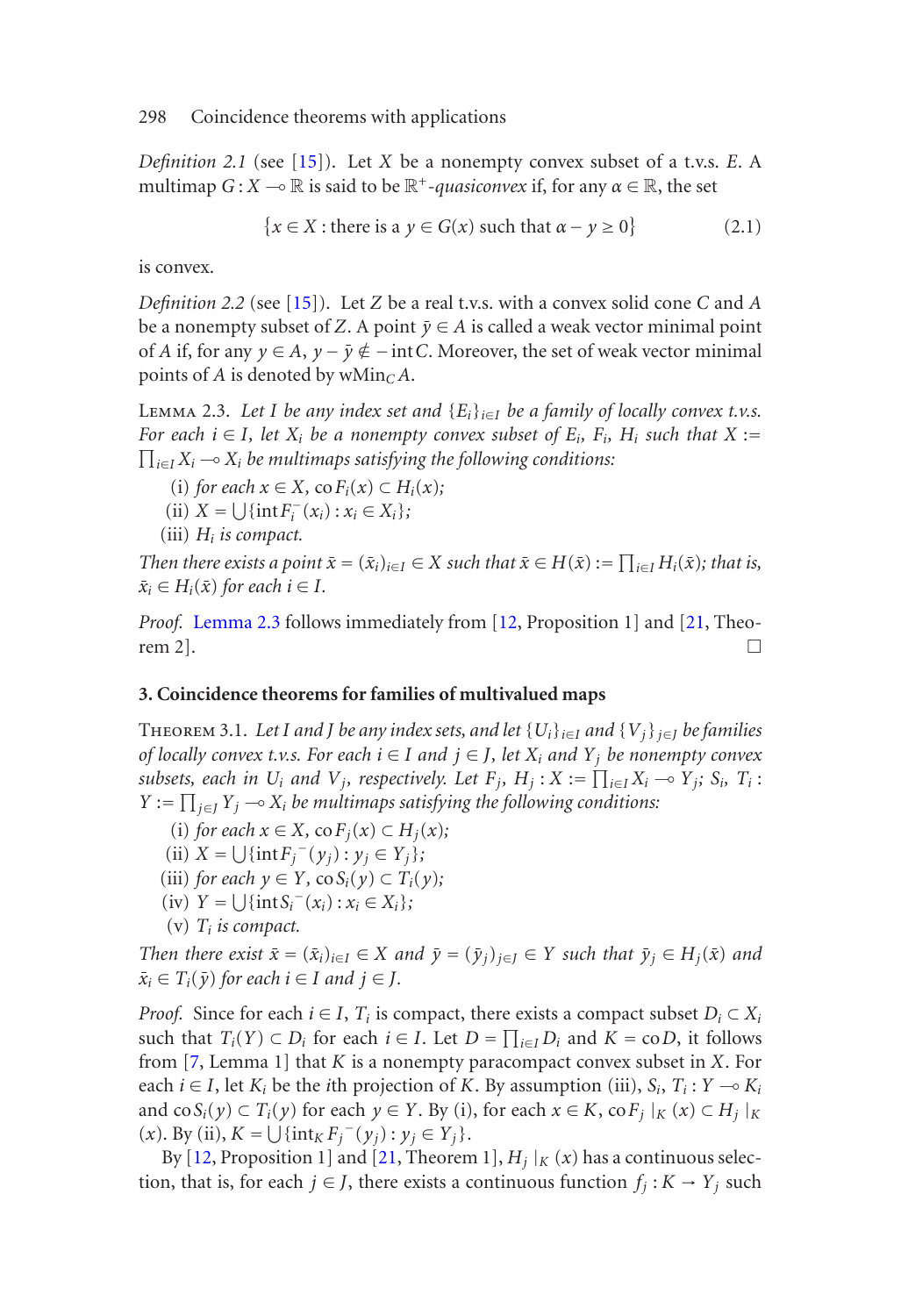that *f<sub>j</sub>*(*x*) ∈ *H<sub>j</sub>*(*x*) for all *x* ∈ *K*. Let *f* : *K* → *Y* be defined by *f*(*x*) =  $\prod_{j \in J} f_j(x)$ <br>and *P*. *W* ⋅ *K* → *K*, be defined by *W* (*x*) =  $S(f(x))$  and  $P(x) = T(f(x))$  for and  $P_i$ ,  $W_i$ :  $K \to K_i$  be defined by  $W_i(x) = S_i(f(x))$  and  $P_i(x) = T_i(f(x))$  for all *x* ∈ *K*. It is easy to see that  $W_i^-(x_i) = f^{-1}(S_i^-(x_i))$  for all  $x_i \in K_i$  and for all  $i \in I$  By assumption (iii) for all  $i \in I$  and for all  $x \in X$ , so  $W_i(x) = \infty S_i(f(x))$ *i* ∈ *I*. By assumption (iii), for all *i* ∈ *I* and for all  $x \in X$ , co  $W_i(x) = \cos S_i(f(x))$  ⊂ *T<sub>i</sub>*( $f(x)$ ) =  $P_i(x)$ . Since  $S_i(Y)$  ⊂  $T_i(Y)$  ⊂  $K_i$ , it follows from assumption (iv) and the continuity of *f* that

$$
K = f^{-1}(Y) = f^{-1} \Big[ \bigcup \{ \text{int } S_i^{-}(x_i) : x_i \in X_i \} \Big]
$$
  
=  $f^{-1} \Big[ \bigcup \{ \text{int } S_i^{-}(x_i) : x_i \in K_i \} \Big]$   
 $\subset \bigcup \{ \text{int } f^{-1}(S_i^{-}(x_i)) : x_i \in K_i \}$   
=  $\bigcup \{ \text{int } W_i^{-}(x_i) : x_i \in K_i \} \subset K.$  (3.1)

<span id="page-4-0"></span>Hence,

$$
K = \bigcup \{ \text{int } W_i^-(x_i) : x_i \in K_i \}. \tag{3.2}
$$

Then by Lemma 2.3, there exists a point  $\bar{x} = (\bar{x}_i)_{i \in I} \in K \subset X$  such that  $\bar{x}_i \in$  $P_i(\bar{x}) = T_i(f(\bar{x}))$  $P_i(\bar{x}) = T_i(f(\bar{x}))$  $P_i(\bar{x}) = T_i(f(\bar{x}))$  [for](#page-3-1) [each](#page-3-1)  $i \in I$ . Let  $\bar{y} = (\bar{y}_i)_{i \in I} \in Y$  such that  $\bar{y} = f(\bar{x})$ , then, for each *i* ∈ *I* and *j* ∈ *J*,  $\bar{y}_j = f_j(\bar{x}) \in H_j(\bar{x})$  and  $\bar{x}_i \in T_i(\bar{y})$ . The proof is complete. plete.  $\Box$ 

Corollary 3.2 [22, Theorem 8]. *In Theorem 3.1, if the condition (v) is replaced by (v ), then the conclusion is still true, where (v ) Xi is compact.*

*Proof.* Since  $X_i$  is compact,  $T_i$  is compact and the conclusion of Corollary 3.2 follows from Theorem 3.1. follows from Theorem 3.1.

*Remark 3.3.* Theorem 3.1 improves [15, Theorem 8].

THEOREM 3.4. Let *I* and *J* be any index sets, let  $\{U_i\}_{i \in I}$  and  $\{V_i\}_{i \in J}$  be families *of locally convex t.v.s. For each*  $i \in I$  *and*  $j \in J$ *, let*  $X_i$  *and*  $Y_j$  *be nonempty convex subsets of Ui and Vj, respectively, and let Dj be a nonempty compact metrizable subset of Y<sub>j</sub>*. *For each i* ∈ *I and j* ∈ *J*, *let S<sub>j</sub>*, *T<sub>j</sub>* : *X* :=  $\prod_{i \in I} X_i$  → *D<sub>j</sub>*; *F<sub>i</sub>*, *H<sub>i</sub>* : *Y* :=  $\prod_{i \in I} Y_i$  →  $X_i$  *be multimaps satisfying the following conditions:*  $\prod_{i \in I} Y_i$  →  $X_i$  *be multimaps satisfying the following conditions:* 

- (i) *for each*  $x \in X$ ,  $\bar{\cos}S_j(x) \subset T_j(x)$  *and*  $S_j(x) \neq \emptyset$ ;<br>
(ii)  $S_j$  *is l* s c;
- (ii) *Sj is l.s.c.;*
- (iii) *for each*  $y \in Y$ *,* co $F_i(y) \subset H_i(y)$ *;*
- (iv)  $Y = \bigcup \{ \text{int} F_i^-(x_i) : x_i \in X_i \};$ <br>(v) *H* is compact
- $(v)$   $H_i$  *is compact.*

*Then there exist*  $\bar{x} = (\bar{x}_i)_{i \in I} \in X$  *and*  $\bar{y} = (\bar{y}_j)_{j \in J} \in D := \prod_{j \in J} D_j$  *such that*  $\bar{y}_j \in T$ .  $(\bar{x})$  *and*  $\bar{x}_j \in H$ . ( $\bar{y}$ ) for each  $i \in I$  and  $i \in I$  $T_i(\bar{x})$  *and*  $\bar{x}_i \in H_i(\bar{y})$  *for each*  $i \in I$  *and*  $j \in J$ *.* 

*Proof.* Since for each  $i \in I$ ,  $H_i$  is compact, there exists a compact subset  $C_i \subset X_i$ such that  $H_i(Y) \subset C_i$  for each  $i \in I$ . Let  $C = \prod_{i \in I} C_i$  and  $D := \prod_{j \in J} D_j$ , then  $C_i C_i$  and  $K = c_i D$  are nonempty paracompact convex subsets each in  $X$  and  $Y$  $\cot C$  and  $K = \cot D$  are nonempty paracompact convex subsets each in *X* and *Y*,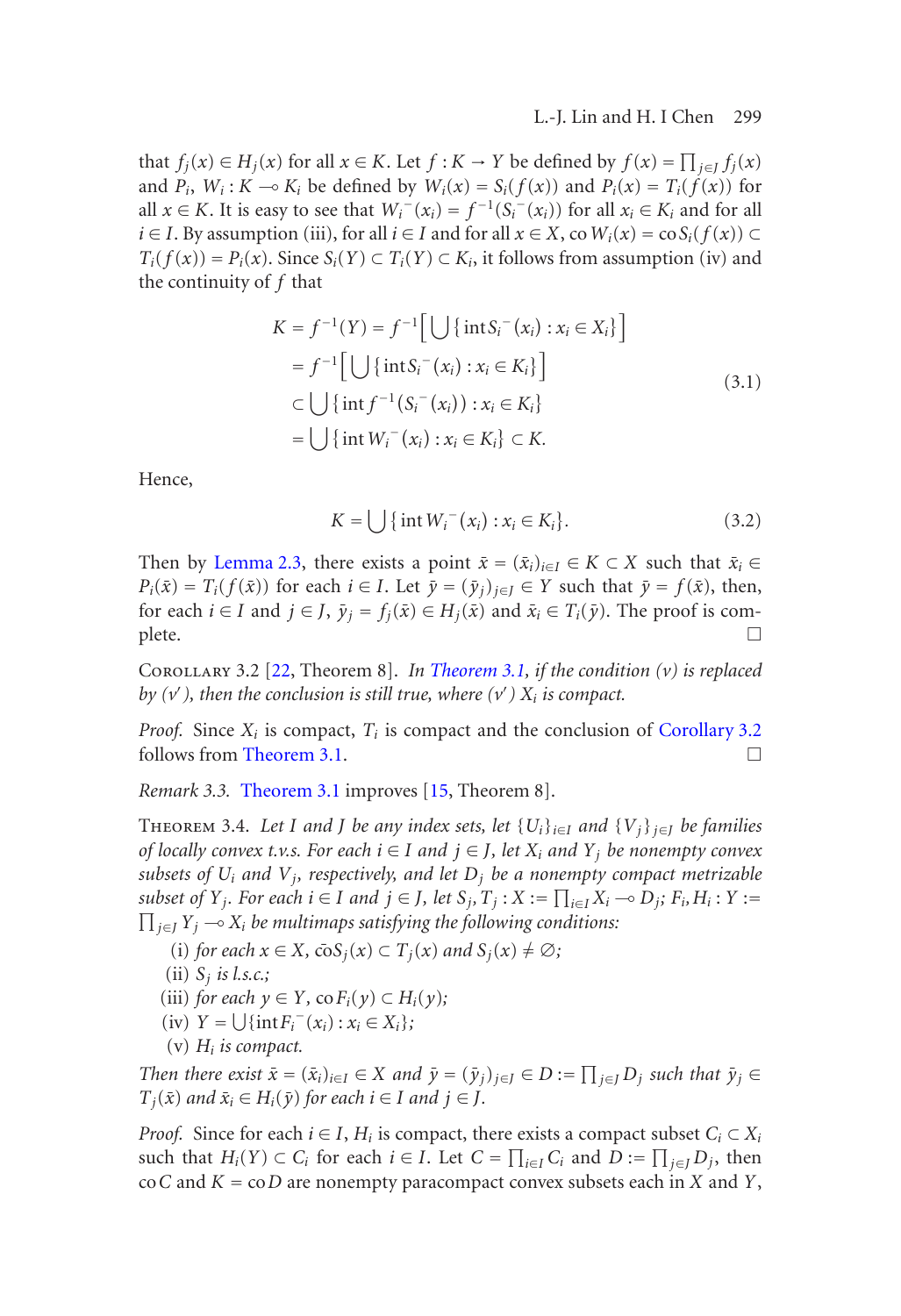respectively by [7, Lemma 1]. By assumptions (i), (ii), and following the same argument as in the proof of  $[20,$  Theorem 1], there exists [an u](#page-14-3).s.c. multimap  $P_i$ : co *C*  $\sim$  *D<sub>j</sub>* with nonempty compact convex values such that *P<sub>j</sub>*(*x*) ⊂ *T<sub>j</sub>*(*x*) for all *x* ∈ co*C*. Define *P* : co*C* → *D* by  $P(x) = \prod_{j \in J} P_j(x)$  for all *x* ∈ co*C*. Then it follows from [8, Lemma 3] that *P* is an u.s.c. multiman with nonemnty compact follows from [8, Lemma 3] that *P* is an u.s.c. multimap with nonempty compact convex values.

By [12, Proposition 1] and [21, Theorem 1], for each  $i \in I$ ,  $H_i |_K (y)$  has a continuous selection  $f_i: K \to C_i$  such that  $f_i(y) \in H_i(y)$  for all  $y \in K$ . Let  $f$ : *K* → *C* be defined by  $f(y) = \prod_{i \in I} f_i(y)$  for all  $y \in K$ , and let  $W : K \to D$  be defined by  $W(y) = P | g(f(y))$  for all  $y \in K$ . It is easy to see that  $W$  is an u.s.c. defined by  $W(y) = P \mid_C (f(y))$  for all  $y \in K$ . It is easy to see that *W* is an u.s.c. multimap with nonempty closed convex values. Then, by [17, Theorem 7], there exists *y* ∈ *D* such that  $\bar{y}$  ∈ *W*( $\bar{y}$ ) = *P* |*c* ( $f(\bar{y})$ ). Let  $\bar{x}$  ∈ *C* such that  $\bar{x} = f(\bar{y})$  and *y*∈ *P* |*c* ( $\bar{x}$ ), then for each  $i \in I$  and  $j \in J$ ,  $\bar{y}_j \in P_j(\bar{x}) \subset T_j(\bar{x})$  and  $\bar{x}_i = f_i(\bar{y}) \in H_i(\bar{y})$ . □  $H_i(\bar{y})$ .

THEOREM 3.5. Let *I* and *J* be any index sets. For each  $i \in I$  and  $j \in J$ , let  $X_i$  and *Y<sub>i</sub> be nonempty convex subsets in locally convex t.v.s.*  $U_i$  *and*  $V_i$ *, respectively, let*  $D_i$ *be a nonempty compact metrizable subset of Yj, and let Ci be a nonempty compact* metrizable subset of  $X_i$ . For each  $i \in I$  and  $j \in J$ , let  $S_j$ ,  $T_j : X := \prod_{i \in I} X_i \multimap D_j$  $T_j : X := \prod_{i \in I} X_i \multimap D_j$  $T_j : X := \prod_{i \in I} X_i \multimap D_j$ ;  $F_i$ ,<br> $H \cdot Y = \prod_{i \in I} X_i \multimap C_i$ , he multimates satisfying the following conditions: *H<sub>i</sub>*:  $Y := \prod_{j \in J} Y_j \to C_i$  *be multimaps satisfying the following conditions:* 

- (i) *for each*  $x \in X$ ,  $\bar{\cos} f(x) \subset T_j(x)$  *and*  $S_j(x) \neq \emptyset$ ;<br>(ii)  $S_j$  *is l* s c;
- (ii) *Sj is l.s.c.;*
- (iii) *for each*  $y \in Y$ *, co* $F_i(y) \subset H_i(y)$  and  $F_i(y) \neq \emptyset$ *;* (iv)  $F_i$  is l s c
- $(iv)$   $F_i$  *is l.s.c.*

*Then there exist*  $\bar{x} = (\bar{x}_i)_{i \in I} \in \text{co } C$  := co $\prod_{i \in I} C_i$  and  $\bar{y} = (\bar{y}_j)_{j \in J} \in \text{co } D$  := co $\prod_{i \in I} C_i$  and  $\bar{y} = (\bar{y}_j)_{j \in J} \in \text{co } D$  :=  $\text{co } \prod_{j \in J} D_j$  such that  $\bar{y}_j \in T_j(\bar{x})$  and  $\bar{x}_i \in H_i(\bar{y})$  for each  $i \in I$  and  $j \in J$ *.* 

<span id="page-5-0"></span>*Proof.* Following the same argument as in the [pr](#page-14-3)oof of [20, Theorem 1], for each *i* ∈ *I* and *j* ∈ *J*, there are two u.s.c. multimaps  $P_j$  : co  $C$  →  $D_j$  and  $Q_i$  : *coD* → *C<sub>i</sub>* with nonempty closed convex values such that  $P_j(x)$  ⊂  $T_j(x)$  for all *x* ∈ co*C*, and  $Q_i(y)$  ⊂ *H<sub>i</sub>*(*y*[\) f](#page-3-1)or all *y* ∈ co*D*. Define *P* : co*C*  $\rightarrow$  *D*, *Q* : co*D*  $\rightarrow$  *C*  $\mathbf{p}(x) = \prod_{j \in J} P_j(x)$  for all  $x \in \mathbf{co} C$ , and  $Q(y) = \prod_{i \in I} Q_i(y)$  for all  $y \in \mathbf{co} D$ . By [8, Lemma 3], *P* and *Q* both are u.s.c. multimaps with nonempty closed convex values. Let  $W: coC \times coD \rightarrow c \times D$  be defined by  $W(x, y) = (Q(y), P(x))$ for  $(x, y) \in (co C) \times (co D)$ . It is easy to see that *W* is an u.s.c. multimap with nonempty closed convex values. Therefore, by [17, Theorem 7], there exist  $\bar{x}$  =  $(\bar{x}_i)_{i \in I}$  ∈ co*C* and  $\bar{y} = (\bar{y}_j)_{j \in J}$  ∈ co*D* such that  $(\bar{x}, \bar{y})$  ∈ *W*( $\bar{x}, \bar{y}$ ). Then for each  $i \in I$  and  $i \in I$ ,  $\bar{v}_i \in P_i(\bar{x}) \subset T_i(\bar{x})$  and  $\bar{x}_i \in O_i(\bar{v}) \subset H_i(\bar{v})$ .  $i \in I$  and  $j \in J$ ,  $\bar{y}_j \in P_j(\bar{x}) \subset T_j(\bar{x})$  and  $\bar{x}_i \in Q_i(\bar{y}) \subset H_i(\bar{y})$ .

*Remark 3.6.* In Theorem 3.1, we do not assume that  $\{X_i\}$  and  $\{Y_i\}$  are metrizable for each  $i \in I$  and  $j \in J$ .

THEOREM 3.7. Let *I* and *J* be finite index sets, let  $\{U_i\}_{i\in I}$  be a family of t.v.s., and *let*  $\{V_i\}_{i \in I}$  *be a family of locally convex t.v.s. For each*  $i \in I$  *and*  $j \in J$ *, let*  $X_i$  *be a nonempty convex subset of*  $U_i$ , let  $Y_j$  be a nonempty compact convex subset of  $V_j$ ,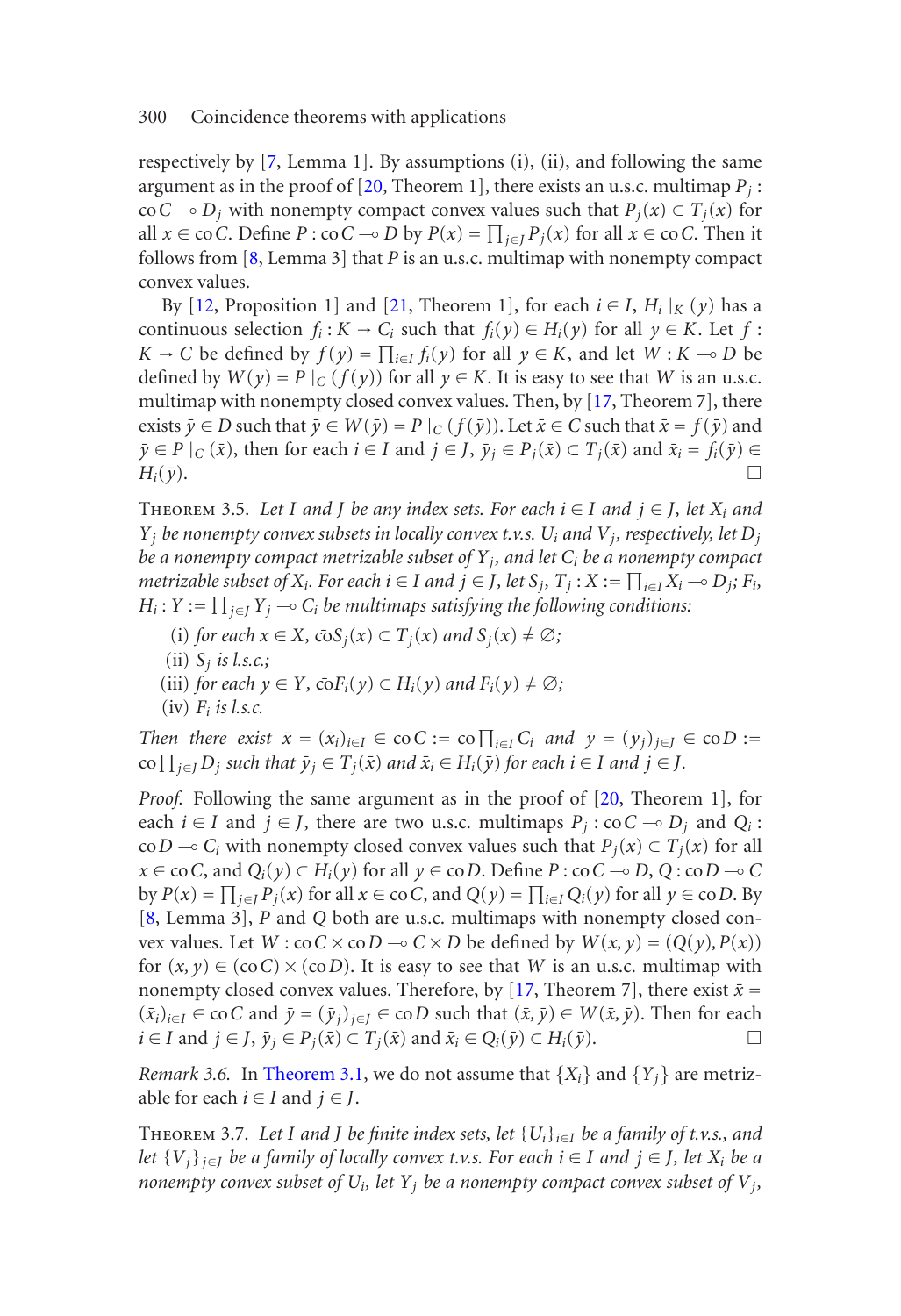*and let*  $F_j$  :  $X := \prod_{i \in I} X_i \to Y_j$  and let  $G_i$  :  $Y := \prod_{j \in J} Y_j \to X_i$  be two multimaps satisfying the following conditions: *satisfying the following conditions:*

- (i) *Fj is an u.s.c. multimap with nonempty closed acyclic values;*
- (ii)  $Y = \bigcup \{\inf G_i^-(x_i) : x_i \in X_i\}$  $Y = \bigcup \{\inf G_i^-(x_i) : x_i \in X_i\}$  $Y = \bigcup \{\inf G_i^-(x_i) : x_i \in X_i\}$  *and*  $G_i(y)$  *is convex for all*  $y \in Y$ *.*

*Then there exist*  $\bar{x} = (\bar{x}_i)_{i \in I} \in X$  *and*  $\bar{y} = (\bar{y}_i)_{i \in I} \in Y$  *such that*  $\bar{y}_i \in F_i(\bar{x})$  *and*  $\bar{x}_i \in G_i(\bar{y})$  *for each*  $i \in I$  *and*  $j \in J$ *.* 

*Proof.* By [12, Proposition 1] and [21, Theorem 1], *Gi* has a continuous selection  $g_i: Y \to X_i$  such that  $g_i(y) \in G_i(y)$  for all  $y \in Y$ . Let  $g: Y \to X$  be defined by *g*(*y*) <sup>=</sup> *i*∈*I gi*(*y*) for all *<sup>y</sup>* <sup>∈</sup> *<sup>Y</sup>*, then *<sup>g</sup>* is also continuous. Define *Pj* : *<sup>Y</sup> Yj* and *P* : *Y*  $\rightarrow$  *Y* by  $P_j(y) = F_j(g(y))$ , and  $P(y) = \prod_{j \in J} P_j(y)$  for all  $y \in Y$ , then  $P_j$  : *Y*  $\rightarrow$  *Y*, *is an u.s.c.* multiman with nonempty closed acyclic values. By Kunneth *Y*  $\rightarrow$  *Y<sub>j</sub>* is an u.s.c. multimap with nonempty closed acyclic values. By Kunneth formula (see [16] and [8, Lemma 3]),  $P: Y \rightarrow Y$  is also an u.s.c. multimap with [nonempty](#page-5-0) [clo](#page-5-0)sed acyclic values. Theref[ore](#page-13-1), by [17, Theorem 7], there exists  $\bar{y} \in$ *Y* such that  $\bar{y} \in P(\bar{y}) = \prod_{j \in J} P_j(\bar{y}) = \prod_{j \in J} F_j(g(\bar{y}))$ . Let  $\bar{x} = g(\bar{y})$  such that  $\bar{y}_i \in E(\bar{x})$  then  $\bar{x} = \sigma(\bar{y}) \in G(\bar{y})$  and  $\bar{y}_i \in E(\bar{x})$  for all  $i \in I$  and  $i \in I$  $F_i(\bar{x})$ , then  $\bar{x}_i = g_i(\bar{y}) \in G_i(\bar{y})$  and  $\bar{y}_j \in F_j(\bar{x})$  for all  $i \in I$  and  $j \in J$ .

*Remark 3.8.* (i) In particular, if  $I = J$  is a singleton,  $X = Y$ ,  $E = V$ , and  $F = I_X$ , the identity mapping on *X* in the above theorem, then we can obtain well-known Browder fixed-point theorem [3].

(ii) If  $I = J$  is a singleton, F is an u.s.c. multimap with nonempty closed convex values, *G*(*y*) is nonempty for all *y* ∈ *Y*, and *G*<sup>−</sup>(*x*) is open for all *x* ∈ *X*, then Theorem 3.7 reduces to Browder coincidence theorem [4].

THEOREM 3.9. Let *I* and *J* be finite index sets,  $\{U_i\}_{i \in I}$  and  $\{V_i\}_{i \in J}$  be families of *locally convex t.v.s. For each*  $i \in I$  *and*  $j \in J$ *, let*  $X_i$  *be a nonempty convex metrizable compact subsets of Ui and let Yj be a nonempty compact convex [sub](#page-14-7)sets of Vj. For* each  $i \in I$  and  $j \in J$ , let  $F_j : X := \prod_{i \in I} X_i \multimap Y_j$  and  $G_i : Y := \prod_{j \in J} Y_j \multimap X_i$  be two multimates satisfying the following conditions: *multimaps satisfying the following conditions:*

- (i) *Fj is an u.s.c. multimap with nonempty closed acyclic values;*
- (ii) *Gi is a l.s.c. multimap with nonempty closed convex values.*

*Then there exist*  $\bar{x} = (\bar{x}_i)_{i \in I} \in X$  *and*  $\bar{y} = (\bar{y}_i)_{i \in I} \in Y$  *such that*  $\bar{y}_i \in F_i(\bar{x})$  *and*  $\bar{x}_i \in G_i(\bar{y})$  *for each*  $i \in I$  *and*  $j \in J$ *.* 

*Proof.* Since *Y<sub>j</sub>* is compact for each  $j \in J$ ,  $Y = \prod_{j \in J} Y_j$  is compact. By assumption (ii) and following the same argument as in the proof of [20]. Theorem 11 tion (ii) and following the same argument as in the proof of [20, Theorem 1], for each *i*  $\in$  *I*, there exists an u.s.c. multimap  $\varphi_i$ : *Y*  $\sim$  *X<sub>i</sub>* with nonempty closed convex values such that  $\varphi_i(y) \subset G_i(y)$  for all  $y \in Y$ . Let  $\varphi: Y \to X$  defined by  $\varphi(y) = \prod_{i \in I} \varphi_i(y)$  for all  $y \in Y$ , then  $\varphi$  is u.s.c. with nonempty convex compact values. Define a multiman  $E: X \to Y$  by  $E(x) = \prod_{i \in I} E_i(x)$  for all  $x \in Y$ , then values. Define a multimap  $F : X \to Y$  by  $F(x) = \prod_{j \in J} F_j(x)$  for all  $x \in X$ , then  $F : X \to Y$  is also an u.s.c. multimap with popempty closed acyclic values  $F: X \rightarrow Y$  is also an u.s.c. multimap with nonempty closed acyclic values.

Define a multimap  $W : X \times Y \to X \times Y$  by  $W(x, y) = (\varphi(y), F(x))$  for all  $x \in Y$ *X* and for all  $y \in Y$ . It is easy to see that *W* is a compact u.s.c. multimap with nonempty closed acyclic values. It follows from [17, Theorem 7] that there exists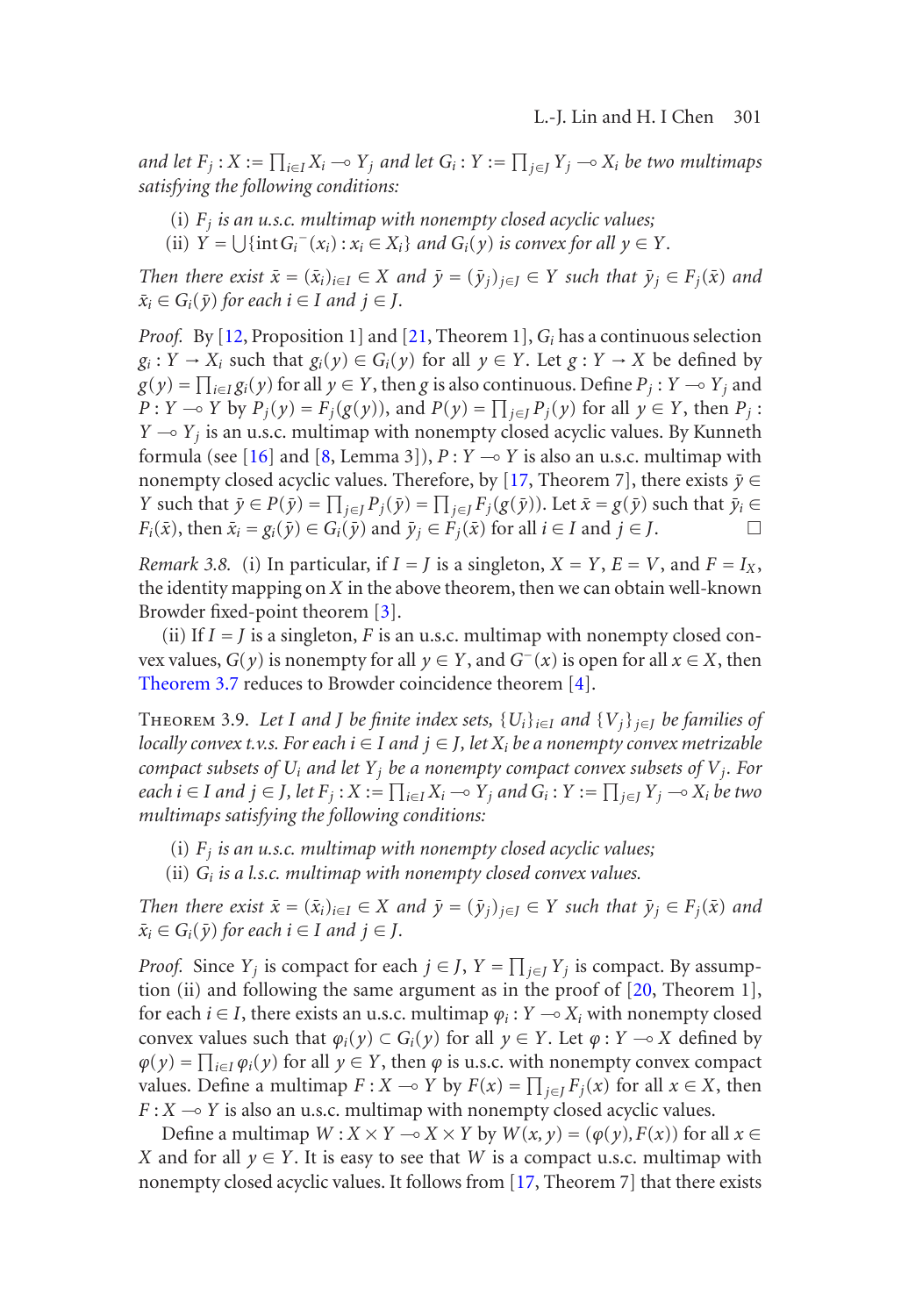<span id="page-7-0"></span> $(\bar{x}, \bar{y}) \in X \times Y$  such that  $x \in \varphi(\bar{y})$  and  $\bar{y} \in F(\bar{x})$ . Therefore,  $\bar{x}_i \in G_i(\bar{y})$  and  $\bar{y}_j \in F_i(\bar{x})$  for each  $i \in I$  and  $i \in I$  $F_i(\bar{x})$  for each  $i \in I$  and  $j \in J$ .

*Remark 3.10.* In Theorem 3.5, if  $F_i$  is an u.s.c. multimap with nonempty closed convex values for each  $j \in J$ , then *J* may be any index set.

Let *I* be any index set and, for each  $i \in I$ , let  $\{U_i\}_{i \in I}$  be a family of locally convex t.v.s. For each  $i \in I$ , let  $X_i$  be a nonempty convex subset in t.v.s.  $E_i$  for each  $i \in I$ . Let  $X = \prod_{i \in I} X_i$ ,  $X^i = \prod_{j \in I, j \neq i} X_j$  and we write  $X = X^i \times X_i$ . For each  $X^i \subset X$ ,  $X^i \subset Y$ , denotes the *i*th coordinate and  $x^i \subset X^i$  the projection of x onto  $X^i$ .  $x \in X$ ,  $x_i \in X_i$  denotes the *i*th coordinate and  $x^i \in X^i$  the projection of *x* onto  $X^i$ , and we also write  $x = (x^i, x_i)$ and we also write  $x = (x^i, x_i)$ .

THEOREM 3.11. Let *I* be a finite index set and [let](#page-14-5)  $\{U_i\}_{i\in I}$  be a family [of l](#page-14-2)ocally *convex t.v.s. For each*  $i \in I$ *, let*  $X_i$  *be a nonempty compact convex subset of*  $U_i$  *and let*  $F_i$ :  $X^i \rightarrow X_i$  and  $G_i$ :  $X_i \rightarrow X^i$  be multimaps satisfying the following conditions:

- (i) *Fi is an u.s.c. multimap with nonempty closed acyclic values;*
- (ii)  $X_i = \bigcup \{ \text{int}_{X_i} G_i^-(x^i) : x^i \in X^i \}$  *and*  $G_i(x_i)$  *is convex for all*  $x_i \in X_i$ *.*

Then there exist  $\bar{x} = (\bar{x}_i)_{i \in I} \in X$  and  $\bar{u} = (\bar{u}_i)_{i \in I} \in X$  such [tha](#page-14-3)t  $\bar{x}_i \in F_i(\bar{u}^i)$  and  $\bar{u}^i \in G_i(\bar{x}_i)$  for all  $i \in I$  $\bar{u}^i \in G_i(\bar{x}_i)$  *for all*  $i \in I$ *.* 

*Proof.* Since  $X_i = \bigcup \{\text{int}_{X_i} G_i^-(x^i) : x^i \in X^i\}$ , by [12, Proposition 1] and [21, Theorem 1]  $G_i$  has a continuous selection  $\pi : X \to X^i$ orem 1],  $G_i$  has a continuous selection  $g_i: X_i \to X^i$ .<br>Define multimans  $P_i: X \to X$  and  $P_i: X \to X$  by

Define multimaps  $P_i$ :  $X \to X_i$  [and](#page-7-0)  $P: X \to X$  by  $P_i(x) = F_i(g_i(x_i))$  and  $P(x) = \prod_{i \in I} P_i(x)$  for all  $x = (x_i)_{i \in I} \in X$ , then  $P_i$  is an u.s.c. multimap with nonempty *i*∈*I P<sub>i</sub>*(*x*) for all *x* = (*x<sub>i</sub>*)*i*∈*I* ∈ *X*, then *P<sub>i</sub>* is an u.s.c. multimap with nonempty closed acyclic values for all  $i \in I$ . Therefore,  $P: X \to X$  is also [an](#page-7-0) [u.s.c.](#page-7-0) [multim](#page-7-0)ap with nonempty closed acyclic values. Since *X* is a nonempty compact convex subset in a locally convex t.v.s.  $E = \prod_{i \in I} E_i$ , it follows from [17, Theorem 7] that there exists  $\bar{x} = (\bar{x}_i)_i, i \in X$  such that  $\bar{x} \in P(\bar{x}) = \prod_{i \in I} E_i(\bar{x}) = \prod_{i \in I} E_i(\bar{x}_i)$ there exists  $\bar{x} = (\bar{x}_i)_{i \in I} \in X$  such that  $\bar{x} \in P(\bar{x}) = \prod_{i \in I} P_i(\bar{x}) = \prod_{i \in I} F_i(g_i(\bar{x}_i)),$ <br>that is for all  $i \in I$ ,  $\bar{x} \in E_i(g_i(\bar{x}_i))$ . For all  $i \in I$ , let  $\bar{u}^i = g_i(\bar{x}_i)$ , then  $\bar{u}^i \in X^i$ that is, for all  $i \in I$ ,  $\bar{x}_i \in F_i(g_i(\bar{x}_i))$ . For all  $i \in I$ , let  $\bar{u}^i = g_i(\bar{x}_i)$ , then  $\bar{u}^i \in X^i$ .<br>Hence  $\bar{u}^i = \sigma(\bar{x}_i) \in G_i(\bar{x}_i)$  and  $\bar{x}_i \in E_i(\bar{u}^i)$  for all  $i \in I$ Hence,  $\bar{u}^i = g_i(\bar{x}_i) \in G_i(\bar{x}_i)$  and  $\bar{x}_i \in F_i(\bar{u}^i)$  for all  $i \in I$ .

*Remarks 3.12.* (i) In Theorem 3.11, if  $F_i$  is an u.s.c. multimap with nonempty closed convex values for each  $i \in I$ , then *I* may be any index set.

(ii) The proofs and conditions between Theorem 3.7 and Theorem 3.11 are somewhat different.

### **4. Applications of coincidence theorem for families of multimaps to equilibrium problems**

In this section, we establish the existence theorem of equilibrium problem with *m* families of players and 2*m* families of constraints on strategy sets which has been introduced by Lin et al. [14].

Let *I* be a finite index set and for each  $k \in I$  and  $j \in J_k$ , let  $X_{k_j}$ ,  $Y_k$ ,  $Y^k$ ,  $Y$ , *F<sub>k<sub>i</sub>*</sub>, and *A<sub>k<sub>i</sub>*</sub> be the same as in introduction. For each  $k \in I$  and  $j \in J_k$ , let  $W_{k_i} \in$  $\mathbb{R}^{u_{k_j}}$  \{0} and  $W_k = \prod_{j \in J_k} W_{k_j}$ . For each  $k \in I$ , let  $A_k$  :  $Y^k$  →  $Y_k$  be defined by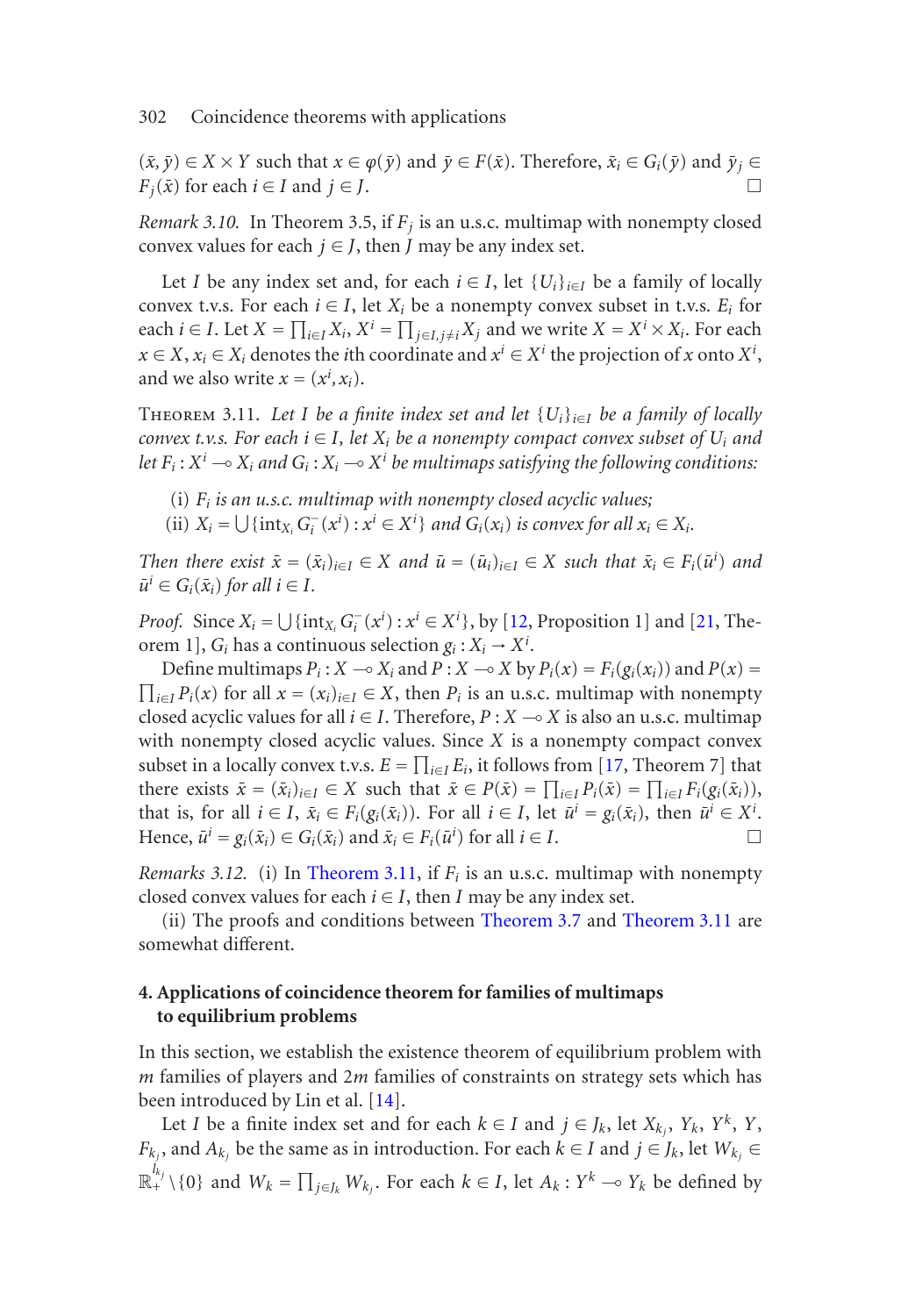$A_k(y^k) = \prod_{j \in J_k} A_{k_j}(y^k)$  where  $y_k = (x_{k_j})_{j \in J_k} \in Y_k$  and  $y^k = (y_l)_{l \in I, l \neq k} \in Y^k$ . Let  $S^{W_k}: Y_k \times Y^k \longrightarrow \mathbb{R}$  be defined by

$$
S^{W_k}(y_k, y^k) = \sum_{j \in J_k} W_{k_j} \cdot F_{k_j}(x_{k_j}, y^k)
$$
  
=  $\left\{ u : u = \sum_{j \in J_k} W_{k_j} \cdot z_{k_j}, \text{ for } z_{k_j} \in F_{k_j}(x_{k_j}, y^k) \right\}.$  (4.1)

<span id="page-8-0"></span>For each  $k \in I$ , let  $M^{W_k}$ :  $Y^k \sim Y_k$  be defined by

$$
M^{W_k}(y^k) = \{ y_k \in A_k(y^k) : \inf S^{W_k}(y_k, y^k) = \inf S^{W_k}(A_k(y^k), y^k) \},
$$
  

$$
M(y) = \prod_{k \in I} M^{W_k}(y^k).
$$
 (4.2)

Throughout the paper, we will use the above mentioned notations, unless otherwise specified.

THEOREM 4.1. *For each*  $k \in I$  *and*  $j \in J_k$ *, let*  $X_{k_i}$  *be a nonempty compact convex subset of a locally convex t.v.s. Ekj satisfying the following conditions:*

- (i) *the multimap*  $S^{W_k}$  *is continuous with compact values;*
- (ii)  $A_{k_j}: Y^k \longrightarrow X_{k_j}$  *is a continuous multimap with nonempty closed convex values;*
- (iii) *for all*  $y^k \in Y^k$ ,  $M^{W_k}(y^k)$  *is an acyclic set; and*

(iv) *for each*  $k \in I$ *, let*  $B_k : Y_k \to Y^k$  *be a multimap with convex values and*  $Y_k = \bigcup \{ \text{int}_{Y_k} B_k^{-1}(y^k) : y^k \in Y^k \}.$  $Y_k = \bigcup \{ \text{int}_{Y_k} B_k^{-1}(y^k) : y^k \in Y^k \}.$  $Y_k = \bigcup \{ \text{int}_{Y_k} B_k^{-1}(y^k) : y^k \in Y^k \}.$ 

Then there exist  $\bar{y} = (\bar{y}_k)_{k \in I} \in Y$ ,  $\bar{y}_k = (\bar{x}_{k_i})_{i \in I_k}$ ,  $\bar{u} = (\bar{u}_k)_{k \in I} \in Y$ ,  $\bar{y}_k \in A_k(\bar{u}^k)$ ,  $\bar{u}^k \in B_k(\bar{y}_k)$ *, and*  $\bar{z}_{k_i} \in F_{k_i}(\bar{x}_{k_i}, \bar{u}^k)$  *such that* 

$$
z_{k_j} - \bar{z}_{k_j} \notin -\mathrm{int} \mathbb{R}^{l_{k_j}}_{+},\tag{4.3}
$$

*for all*  $z_{k_j} \in F_{k_j}(x_{k_j}, \bar{u}^k)$ *,*  $x_{k_j} \in A_{k_j}(\bar{u}^k)$  and for all  $k \in I$ *,*  $j \in J_k$ *.* 

*Proof.* By assumptions (i), (ii), (iii), and following the same argument as in the proof of [13, Theorem 3.2], we show that  $M^{W_k}: Y^k \to Y_k$  [is an u](#page-8-0).s.c. multimap with nonempty compact acyclic values. Since  $B_k(y_k)$  is convex for each  $k \in I$ ,  $y_k \in Y_k$ , and  $Y_k = \bigcup \{\text{int}_{Y_k} B_k^{-1}(y^k) : y^k \in Y^k\}$ , it follows from Theorem 3.11<br>that there exist  $(\bar{y}_k)_{k \in X} \in Y$  and  $(\bar{y}_k)_{k \in X} \in Y$  such that  $\bar{y}_k \in M^{W_k}(\bar{y}^k)$  and  $\bar{y}^k \in Y$ that there exist  $(\bar{u}_k)_{k \in I} \in Y$  and  $(\bar{y}_k)_{k \in I} \in Y$  such that  $\bar{y}_k \in M^{W_k}(\bar{u}^k)$  and  $\bar{u}^k \in Y$  $B_k(\bar{y}_k)$  for all  $k \in I$ . Therefore, for each  $k \in I$ ,  $\bar{y}_k \in A_k(\bar{u}^k)$ , and min $S^{W_k}(\bar{y}_k, \bar{u}^k) =$  $\min S^{W_k}(A_k(\bar{u}^k), \bar{u}^k) \leq \min S^{W_k}(p_k, \bar{u}^k)$  for all  $p_k \in A_k(\bar{u}^k)$ . Let  $\bar{y}_k = (\bar{x}_{k_i})_{i \in I_k} \in$  $A_k(\bar{u}^k)$ . Following the same argument as in the proof of [13, Theorem 3.1], then we show Theorem 4.1 we show Theorem 4.1.

*Remark 4.2.* It is easy to see that the conclusion of Theorem 4.1 remains true if condition (iii) is replaced by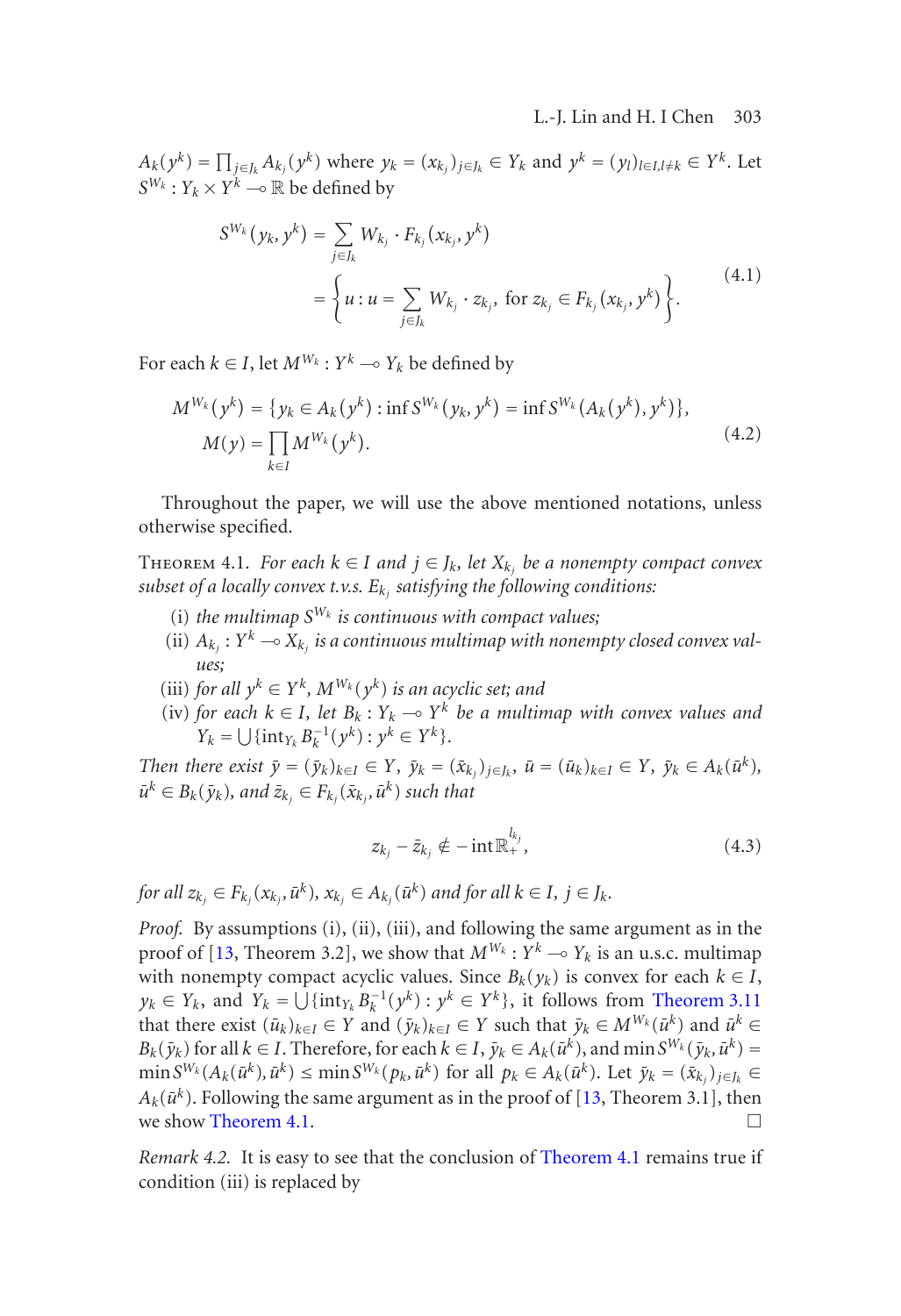<span id="page-9-0"></span>(iii') for each  $k \in I$  and for each fixed  $y^k \in Y^k$ , the multimap  $u_k \to S^{W_k}(u_k, y^k)$ <br>is  $\mathbb{R}$  -quasiconvex is  $\mathbb{R}_+$ -quasiconvex.

As a simple consequence of Theorem 4.1, we give a simple proof of the following corollaries.

COROLLARY 4.3 ([14]). *For each*  $k \in I$  *and*  $j \in J_k$ *, let*  $X_{k_i}$  *be a nonempty compact convex subset of a locally convex t.v.s.*  $E_{k_i}$ , let  $A_{k_i}: Y^k \to X_{k_i}$  be a multimap with *nonempty convex values such that for each*  $x_{k_j} \in X_{k_j}$ ,  $A_{k_j}^{-1}(x_{k_j})$  *is open in*  $Y^k$  *and*  $\overline{A}$  $\bar{A}_{k_j}$  *is an u.s.c. multimap. For each*  $k \in I$ *, let*  $B_k: Y_k \to Y^k$  *be a multimap with convex values satisfying the following conditions:*

- (i)  $Y_k = \bigcup \{ \text{int}_{Y_k} B_k^{-1}(y^k) : y^k \in Y^k \};$ <br>
(ii)  $S^{W_k} \cdot Y_i \times Y^k \longrightarrow \mathbb{R}$  is a continuour
- (ii)  $S^{W_k}: Y_k \times Y^k \to \mathbb{R}$  is a continuous multimap with compact values;<br>(iii) for any  $y^k \in Y^k$ ,  $y_k \to S^{W_k}(y_k, y^k)$  is  $\mathbb{R}$ , squasiconvex
- (iii) *for any*  $y^k \in Y^k$ *,*  $u_k \to S^{W_k}(u_k, y^k)$  *is*  $\mathbb{R}_+$ *-quasiconvex.*

Then there exist  $\bar{y} = (\bar{y}_k)_{k \in I} \in Y$ ,  $\bar{u} = (\bar{u}_k)_{k \in I} \in Y$ ,  $\bar{y}_k \in \bar{A}_k(\bar{u}^k)$ ,  $\bar{y}_k = (\bar{x}_k)_{k \in I_k}$ ,  $\bar{u}^k \in B_k(\bar{y}_k)$ *, and*  $\bar{z}_{k_i} \in F_{k_i}(\bar{x}_{k_i}, \bar{u}^k)$  *such that* 

$$
z_{k_j} - \bar{z}_{k_j} \notin -\mathrm{int} \mathbb{R}_+^{l_{k_j}},\tag{4.4}
$$

*for all*  $z_{k_j} \in F_{k_j}(x_{k_j}, \bar{u}^k)$ *,*  $x_{k_j} \in \bar{A}_{k_j}(\bar{u}^k)$  *and for all*  $k \in I$ *,*  $j \in J_k$ *.* 

*Proof.* [Since](#page-8-0)  $A_{k_j}^{-1}(x_{k_j})$  is open in  $Y^k$  for each  $x_{k_j} \in X_{k_j}$ ,  $A_{k_j}$  is a l.s.c. multimap. It is easy to see that  $\bar{A}_{k_i}$  is also a l.s.c. multimap. By assumption,  $\bar{A}_{k_i}$  is an u.s.c. multimap. Therefore,  $\bar{A}_{k_i}$  is a continuous multimap with nonempty convex closed values. Let  $\bar{A}_k = \prod_{j \in J_k} \bar{A}_{k_j}$ . Applying assumption (iii) and following the same ar-<br>*gument as* in [13] Theorem 3.31, it is easy to see that  $H^{W_k}(x^k)$  is an equivalent gument as in [13, Theorem 3.3], it is easy to see that  $H^{W_k}(\gamma^k)$  is an convex set for all  $y^k \in Y^k$ , where

$$
H^{W_k}(y^k) = \{ y_k \in \bar{A}_k(y^k) : \inf S^{W_k}(y_k, y^k) = \inf S^{W_k}(\bar{A}_k(y^k), y^k) \}. \tag{4.5}
$$

By Theorem 4.1, there exist  $\bar{y} = (\bar{y}_k)_{k \in I} \in Y$ ,  $\bar{u} = (\bar{u}_k)_{k \in I} \in Y$  with  $\bar{y}_k = (\bar{x}_{k_i})_{i \in J_k}$  $\in \bar{A}_k(\bar{u}^k)$ , and  $\bar{u}^k \in B_k(\bar{y}_k)$ ,  $\bar{z}_{k_i} \in F_{k_i}(\bar{x}_{k_i}, \bar{u}^k)$  such that

$$
z_{k_j} - \bar{z}_{k_j} \notin -\mathrm{int} \mathbb{R}_+^{k_j} \tag{4.6}
$$

for all  $z_{k_j}$  ∈  $F_{k_j}(x_{k_j}, \bar{u}^k)$ ,  $x_{k_j}$  ∈  $\bar{A}_{k_j}(\bar{u}^k)$  and for all  $k \in I$ ,  $j \in J_k$ .  $\Box$ 

COROLLARY 4.4. *For each*  $k \in I$  *and*  $j \in J_k$ *, let*  $X_{k_j}$  *be a nonempty compact convex subset of a locally convex t.v.s. Ekj satisfying the following conditions:*

- (i) *SWk is a continuous multimap with compact values;*
- (ii) *for each*  $j \in J_k$ ,  $A_{k_j}: Y^k \to X_{k_j}$  *is a continuous multimap with nonempty closed convex values;*
- (iii) *for all*  $y^k \in Y^k$ ,  $M^{W_k}(y^k)$  *is an acyclic set.*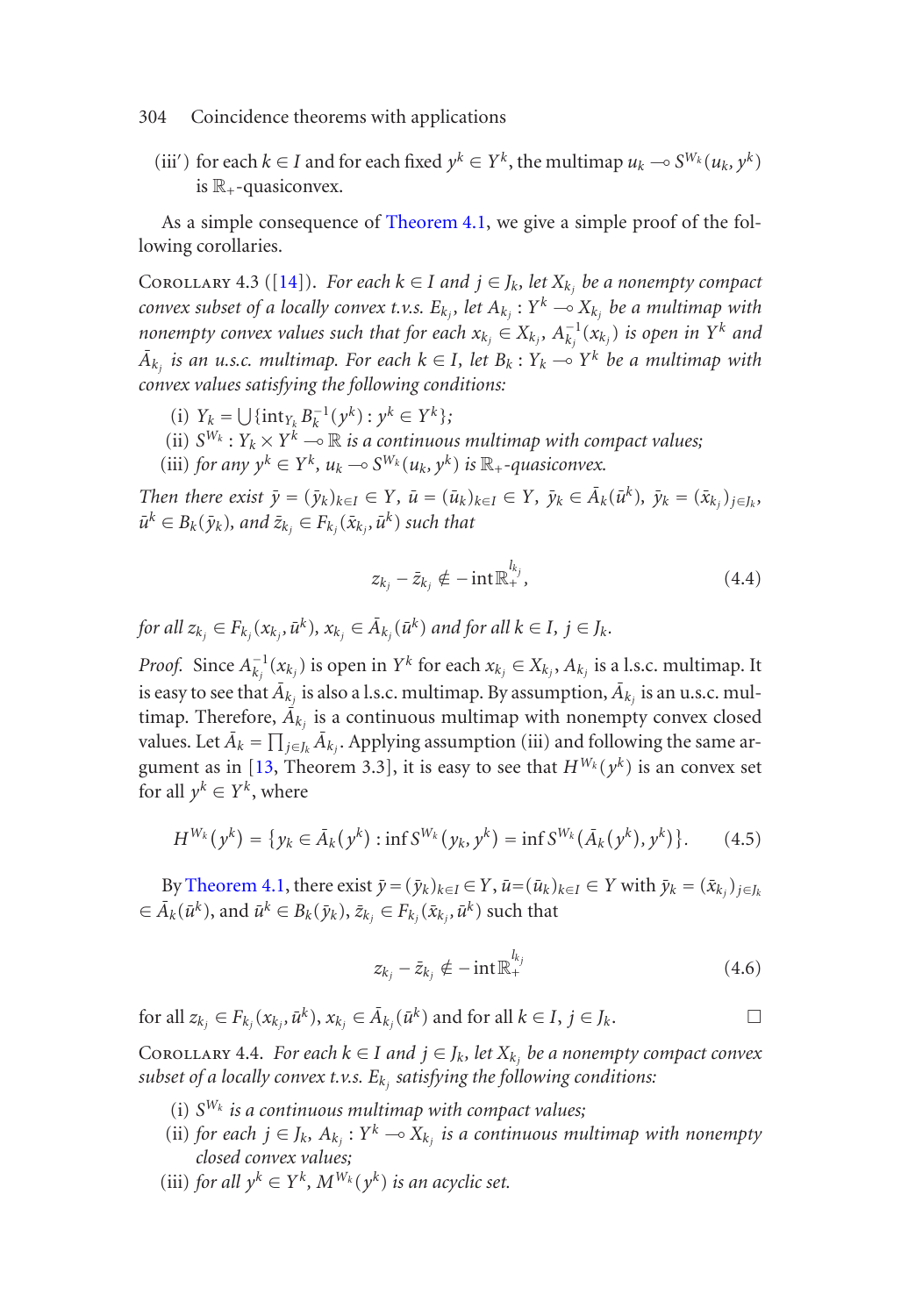Then there ex[ist](#page-8-0)  $\bar{y} = (\bar{y}_k)_{k \in I} \in Y$ ,  $\bar{u} = (\bar{u}_k)_{k \in I} \in Y$ ,  $\bar{y}_k = (\bar{x}_{k_i})_{i \in I_k} \in A_k(\bar{u}^k)$ , and  $\bar{z}_{k_j} \in F_{k_j}(\bar{x}_{k_j}, \bar{u}^k)$  *such that* 

$$
z_{k_j} - \bar{z}_{k_j} \notin -\mathrm{int} \mathbb{R}_+^{l_{k_j}},\tag{4.7}
$$

*for all*  $z_{k_i} \in F_{k_i}(x_k, \bar{u}^k)$ ,  $x_{k_i} \in \bar{A}_{k_i}(\bar{u}^k)$  *and for all*  $k \in I$ ,  $j \in J_k$ .

<span id="page-10-0"></span>*Proof.* For each  $k \in I$ , let  $B_k: Y_k \to Y^k$  be defined by  $B_k(y_k) = Y^k$ , then all the conditions of Theorem 4.1 are satisfied. Therefore, there exist  $\bar{y} = (\bar{y}_k)_{k \in I} \in Y$ ,  $\bar{u} = (\bar{u}_k)_{k \in I} \in Y$ ,  $\bar{y}_k = (\bar{x}_{k_i})_{i \in J_k} \in \bar{A}_k(\bar{u}^k)$ ,  $\bar{u}^k \in B_k(\bar{y}_k)$ , and  $\bar{z}_{k_i} \in F_{k_i}(\bar{x}_{k_i}, \bar{u}^k)$  such that

$$
z_{k_j} - \bar{z}_{k_j} \notin -\operatorname{int} \mathbb{R}_+^{k_j},\tag{4.8}
$$

for all  $z_{k_j}$  ∈  $F_{k_j}(x_{k_j}, \bar{u}^k)$ ,  $x_{k_j}$  ∈  $\bar{A}_{k_j}(\bar{u}^k)$  and for all  $k \in I$ ,  $j \in J_k$ .  $\Box$ 

THEOREM 4.5. *For each*  $k \in I$  *and*  $j \in J_k$ *, let*  $X_{k_i}$  *be a nonempty compact convex subset of a locally convex t.v.s.*  $E_k$  *satisfying the following conditions:* 

- (i)  $F_{k_i}$  *is a continuous multimap with nonempty closed values*;
- (ii)  $A_{k_i}: Y^k \longrightarrow X_{k_i}$  *is a continuous multimap with nonempty closed values*;
- (iii) *for all*  $y^k \in Y^k$ ,  $\{x_{k_j} \in A_{k_j}(y^k) : F_{k_j}(x_{k_j}, y^k) \cap \text{wMin}\,F_{k_j}(A_{k_j}(y^k), y^k) \neq \emptyset\}$ <br>is an acyclic set: *is an acyclic set;*
- (iv) for each  $k \in I$ ,  $B_k : Y_k \to Y^k$  is a multimap with convex values and  $Y_k = \bigcup \{\text{int}_{Y_k} B_k^{-1}(y^k) : y^k \in Y^k\}.$

Then there exist  $\bar{y} = (\bar{y}_k)_{k \in I} \in Y$ ,  $\bar{u} = (\bar{u}_k)_{k \in I} \in Y$ ,  $\bar{y}_k = (\bar{x}_{k_j})_{j \in J_k} \in \bar{A}_k(\bar{u}^k)$ ,  $\bar{u}^k \in$  $B_k(\bar{y}_k)$ *, and*  $\bar{z}_{k_i} \in F_{k_i}(\bar{x}_{k_i}, \bar{u}^k)$  *such that* 

$$
z_{k_j} - \bar{z}_{k_j} \notin -\mathrm{int} \mathbb{R}^{l_{k_j}}_{+},\tag{4.9}
$$

*for all*  $z_{k_j} \in F_{k_j}(x_{k_j}, \bar{u}^k)$ *,*  $x_{k_j} \in A_{k_j}(\bar{u}^k)$  *and for all*  $k \in I$ *,*  $j \in J_k$ *.* 

*Proof.* Define a multimap  $M_{k_j}: Y^k \to X_{k_j}$  by  $M_{k_j}(y^k) = \{x_{k_j} \in A_{k_j}(y^k): F_{k_j}(x_{k_j}, y_{k_j})\}$ *y*<sup>*k*</sup>) ∩ wMin $F_{k_j}(A_{k_j}(y^k), y^k) \neq \emptyset$ } for all *y*<sup>*k*</sup> ∈ *Y*<sup>*k*</sup> and for each *k* ∈ *I* and *j* ∈ *J*<sub>k</sub>. Since *F<sub>k</sub>* is a continuous multiman and *Y*<sub>*k*</sub> is commact for each *k* ∈ *I* and *j* ∈ Since  $F_{k_j}$  is a continuous multimap and  $X_{k_j}$  is compact for each  $k \in I$  and  $j \in I$  $J_k$ , it follows from [2, Proposition 3, page 42] that  $F_{k_j}$  is a compact continuous multimap with closed values. By  $[2,$  Proposition 2, page 41],  $M_{k_i}$  is a closed compact u.s.c. multimap for each  $k \in I$  and  $j \in J_k$ . Moreover, for each  $k \in I$  and  $j \in J_k$ ,  $M_{k_j}$  is an u.s.c. multimap with compact acyclic values. Define a multimap  $M_k: Y^k \to Y_k$  by  $M_k(y^k) = \prod_{j \in J_k} M_{k_j}(y^k)$  for all  $y^k \in Y^k$  and for each  $k \in I$ .<br>Then  $M_k$  is also an u.s.c. multiman with compact acyclic values for each  $k \in I$ . Then  $M_k$  is also an u.s.c. multimap with compact acyclic values for each  $k \in I$ .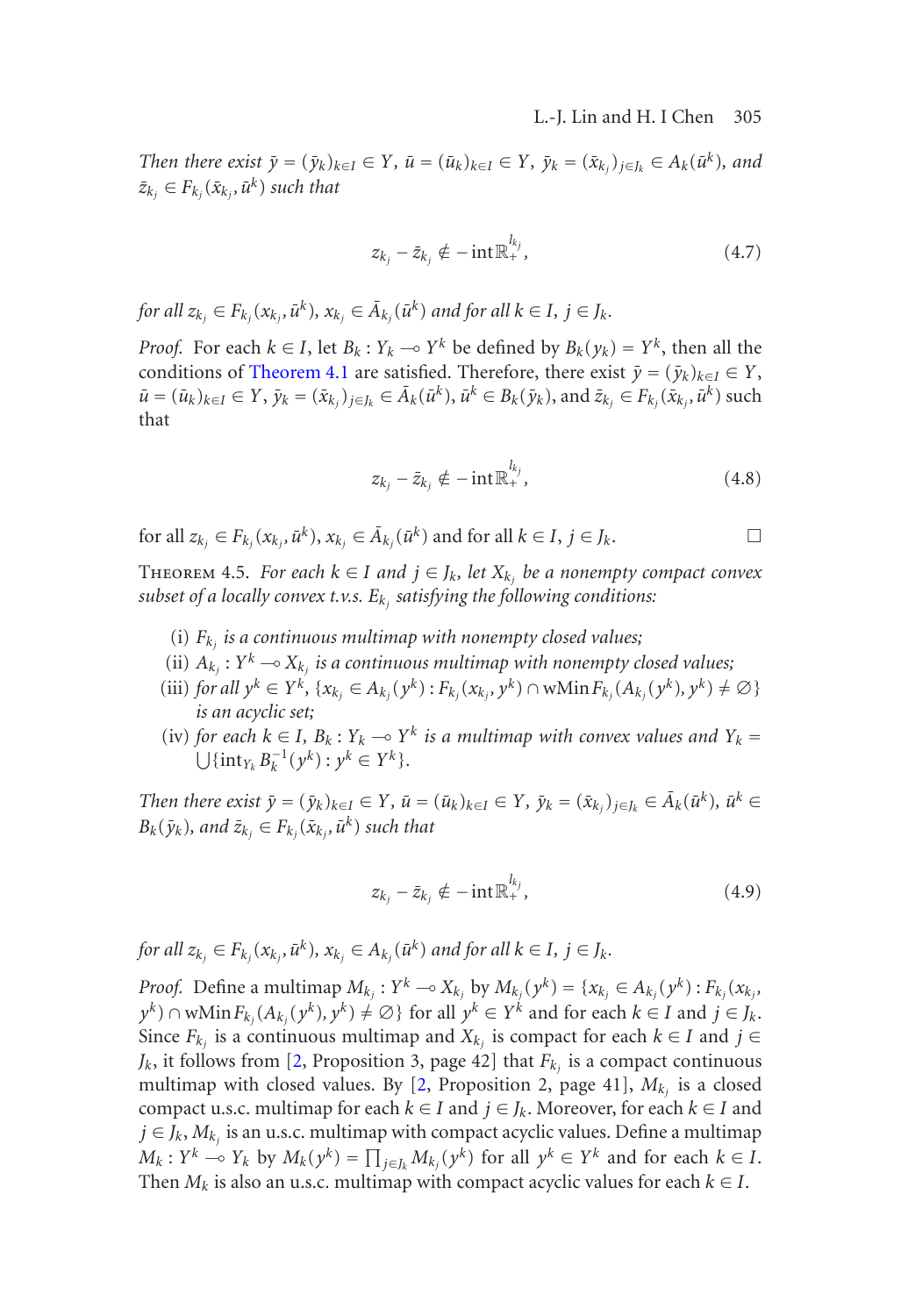<span id="page-11-2"></span>By Theor[em 3.11, ther](#page-10-0)e exist  $(\bar{u}_k)_{k \in I} \in Y$  and  $(\bar{y}_k)_{k \in I} \in Y$  such that  $\bar{y}_k \in Y$  $M_k(\bar{u}^k)$  and  $\bar{u}^k \in B_k(\bar{y}_k)$  for all  $k \in I$ . Let  $\bar{y}_k = (\bar{x}_{k_j})_{j \in J_k} \in M_k(\bar{u}^k) = \prod_{j \in J_k} M_{k_j}(\bar{u}^k)$ ,<br>then  $\bar{y}_k \in M_k(\bar{u}^k)$  for each  $k \in I$  and  $i \in I_k$ . This implies, there exists  $\bar{z}_k \in I_k$ then  $\bar{x}_{k_j} \in M_{k_j}(\bar{u}^k)$  for each  $k \in I$  and  $j \in J_k$ . This implies, there exists  $\bar{z}_{k_j} \in$  $F_{k_i}(\bar{x}_{k_i}, \bar{u}^k)$  such that

$$
z_{k_j} - \bar{z}_{k_j} \notin -\mathrm{int} \mathbb{R}^{l_{k_j}}_+, \tag{4.10}
$$

for all  $z_{k_i} \in F_{k_i}(x_k, \bar{u}^k), x_{k_i} \in A_{k_i}(\bar{u}^k)$  and for all  $k \in I, j \in J_k$ .  $\Box$ 

Applying Theorem 4.5 and following the same argument as in the proof of Corollary 4.3, we have the following corollary.

COROLLARY 4.6. *For each*  $k \in I$  *and*  $j \in J_k$ *, let*  $X_{k_j}$  *be a nonempty compact convex subset of a locally convex t.v.s.*  $E_k$  *satisfying the following conditions:* 

- (i)  $F_{k_i}$  *is a continuous multimap with nonempty closed values*;
- (ii)  $A_{k_i}: Y^k \longrightarrow X_{k_i}$  *is a multimap with nonempty convex values such that for each*  $x_{k_j} \in X_{k_j}$ ,  $A_{k_j}^{-1}(x_{k_j})$  *is open in*  $Y^k$  *and*  $\overline{A}_{k_j}$  *is an u.s.c. multimap*;
- (iii) *for all*  $y^k \in Y^k$ *,*  $\{x_{k_j} \in A_{k_j}(y^k) : F_{k_j}(x_{k_j}, y^k) \cap \text{wMin}\,F_{k_j}(A_{k_j}(y^k), y^k) \neq \emptyset\}$ <br>is an acyclic set; and *is an acyclic set; and*
- (iv) *for each*  $k \in I$ *, let*  $B_k : Y_k \to Y^k$  *be a multimap with convex values and*  $Y_k = \bigcup \{ \text{int}_{Y_k} B_k^{-1}(y^k) : y^k \in Y^k \}.$

<span id="page-11-1"></span>Then there exist  $\bar{y} = (\bar{y}_k)_{k \in I} \in Y$ ,  $\bar{u} = (\bar{u}_k)_{k \in I} \in Y$ ,  $\bar{y}_k = (\bar{x}_{k_i})_{j \in J_k} \in \bar{A}_k(\bar{u}^k)$ ,  $\bar{u}^k \in$  $B_k(\bar{y}_k)$ *, and*  $\bar{z}_{k_i} \in F_{k_i}(\bar{x}_{k_i}, \bar{u}^k)$  *such that* 

$$
z_{k_j} - \bar{z}_{k_j} \notin -\mathrm{int} \mathbb{R}_+^{l_{k_j}},\tag{4.11}
$$

*for all*  $z_{k_j} \in F_{k_j}(x_{k_j}, \bar{u}^k)$ *,*  $x_{k_j} \in \bar{A}_{k_j}(\bar{u}^k)$  *and for all*  $k \in I$ *,*  $j \in J_k$ *.* 

<span id="page-11-0"></span>COROLLARY 4.7. Let *I* be a finite index set. For each  $k \in I$ , let  $X_k$  be a nonempty *compact convex subset of a locally convex t.v.s. and let*  $f_k : X \to \mathbb{R}$  *be a continuous [function, and](#page-11-2) for each*  $x^k \in X^k$ *, the function*  $x_k \to f_k(x_k, x^k)$  *is quasiconvex. Then there exist*  $\bar{x} = (\bar{x}_k)_{k \in I} \in X$  $\bar{x} = (\bar{x}_k)_{k \in I} \in X$  $\bar{x} = (\bar{x}_k)_{k \in I} \in X$  *and*  $\bar{y} = (\bar{y}_k)_{k \in I} \in X$ *,* 

$$
f_k(x_k, \bar{y}^k) \ge f_k(\bar{x}_k, \bar{y}^k), \tag{4.12}
$$

*for all*  $x_k \in X_k$  *and for all*  $k \in I$ *.* 

*Proof.* For each  $k \in I$ ,  $J_k$  is a singleton. By assumption,  $\{x_k \in X_k : f_k(x_k, y^k) = I_k\}$ Min  $f_k(X_k, y^k)$ } is a convex set. The conclusion of Corollary 4.7 follows from Corollary 4.6 by taking  $A_k(x^k) = X_k$  and  $B_k(x_k) = X^k$  for all  $k \in I$ .  $\Box$ 

*Remark 4.8.* (i) The index *I* in Corollary 4.7 can be any index set.

(ii) The conclusion between Corollary 4.7 and Nash equilibrium theorem [16] is somewhat different.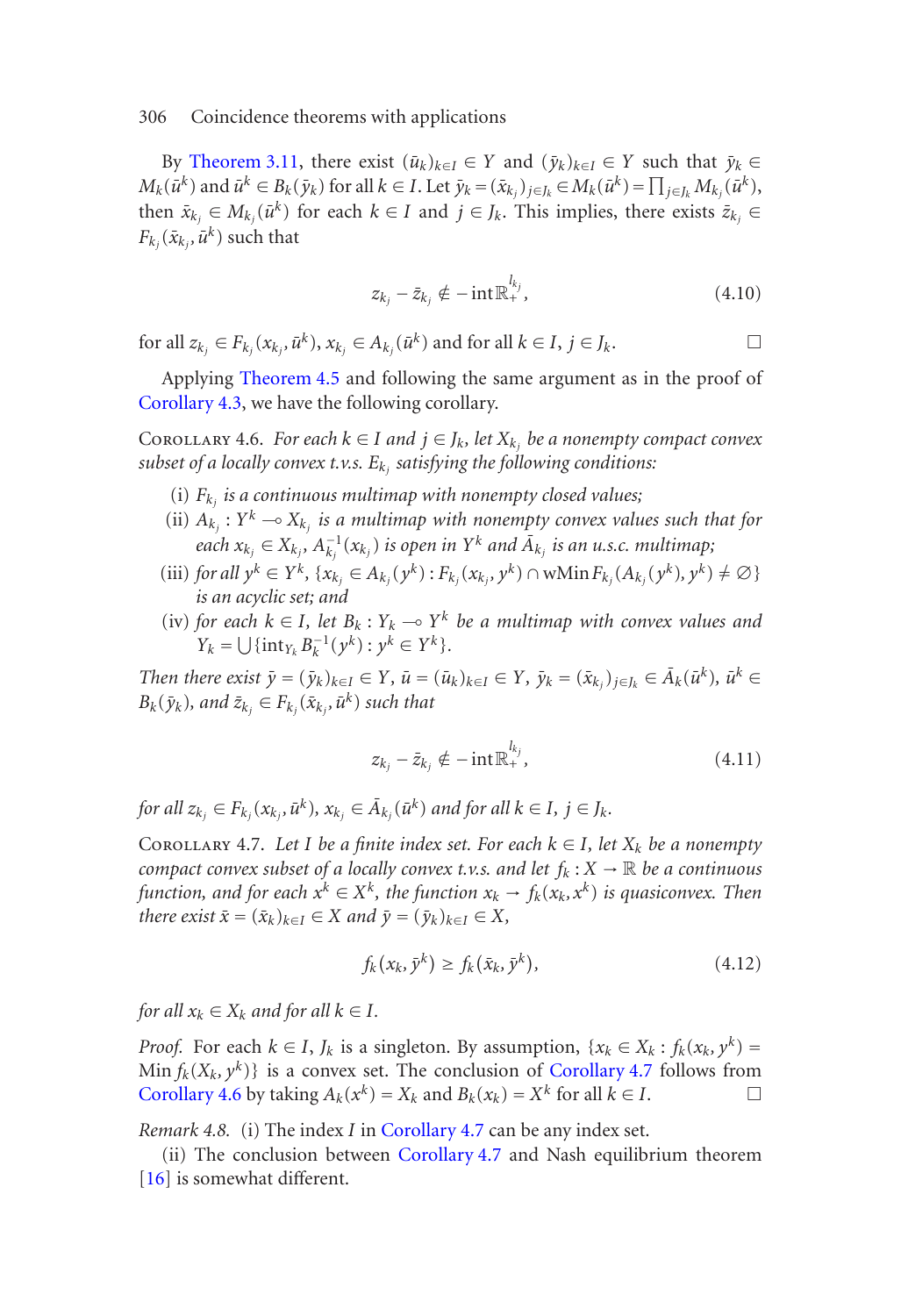### **5. Abstract economics with two families of players**

In this section, we consider the following abstract economics with two families of players.

Let *I* and *J* be any index sets and let  $\{U_i\}_{i \in I}$  and  $\{V_i\}_{i \in I}$  be families of locally convex t.v.s. For each *i* ∈ *I* and *j* ∈ *J*, let  $X_i$  and  $Y_j$  be nonempty convex subsets each in *Ui* and *Vj*, respectively. Two families of abstract economy  $\Gamma = (X_i, A_i, B_i, P_i, Y_j, C_j, D_j, Q_j)$ , where  $A_i, B_i : Y := \prod_{j \in J} Y_j \multimap X_i$ , and  $C_j, D_j : X \cdot \square Y \cdot \square Y$ , and  $Q \cdot Y \cdot \square Y$ .  $X := \prod_{i \in I} X_i \multimap Y_j$  are constraint correspondences,  $P_i : Y \multimap X_i$  and  $Q_j : X \multimap Y_j$ <br>are preference correspondences. An equilibrium for  $\Gamma$  is to find  $\bar{x} = (\bar{x}_j)$ ,  $j \in X$ are preference correspondences. An equilibrium for  $\Gamma$  is to find  $\bar{x} = (\bar{x}_i)_{i \in I} \in X$ and  $\bar{y} = (\bar{y}_i)_{i \in I} \in Y$  such that for each  $i \in I$  and  $j \in J$ ,  $\bar{x}_i \in B_i(\bar{y})$ ,  $\bar{y}_i \in D_i(\bar{x})$ ,  $A_i(\bar{y}) \cap P_i(\bar{y}) = \emptyset$ , and  $C_i(\bar{x}) \cap Q_i(\bar{x}) = \emptyset$ .

With the above notation, we have the following theorem.

THEOREM 5.1. *Let*  $\Gamma = (X_i, A_i, B_i, P_i, Y_j, C_j, D_j, Q_j)_{i \in I, j \in J}$  *be two families of abstract economics satisfying the following conditions:*

- (i) *for each i* ∈ *I and*  $y$  ∈ *Y*,  $co(A_i(y))$  ⊂  $B_i(y)$  *and*  $A_i(y)$  *is nonempty*;
- (ii) *for each j* ∈ *J and*  $x$  ∈ *X,* co( $C$ <sub>*i*</sub>(*x*)) ⊂ *D*<sub>*i*</sub>(*x*) *and*  $C$ <sup>*j*</sup>(*x*) *is nonempty*;
- (iii) *for each*  $i \in I$ *,*  $Y = \bigcup_{x_i \in X_i} \text{int}_Y \left[ \{ (\text{co } P_i)^{-}(x_i) \cup (Y \setminus H_i) \} \cap A_i^{-}(x_i) \right]$ *, where*  $H_i = \{ y \in Y : A_i(y) \cap B_i(y) \neq \emptyset \}$ .  $H_i = \{ y \in Y : A_i(y) \cap P_i(y) \neq \emptyset \};$ <br>for each  $i \in I$ ,  $X = \square$ , and  $\cup$   $\cup$  (co
- (iv) *for each j* ∈ *J*, *X* =  $\bigcup_{y_j \in Y_j}$  int $_X$ [{(co*Qj*)<sup>−</sup>(*yj*)∪(*X* \ *Mj*)} ∩ *C*<sup>−</sup><sub>*j*</sub> (*yj*)]*, where*<br>*M<sub>i</sub>* = { $x \in X$  : *C*<sub>i</sub>( $x$ ) ⊙ *Q*<sub>i</sub>( $x$ ) ≠ ⊘}.  $M_j = \{x \in X : C_j(x) \cap Q_j(x) \neq \emptyset\};\$ for each  $i \in I$ ,  $i \in I$  and each  $x = (x_i)$ .
- (v) for each  $i \in I$ ,  $j \in J$  and each  $x = (x_i)_{i \in I} \in X$ ,  $y = (y_j)_{j \in J} \in Y$ ,  $x_i \notin \text{co}(P_i(y))$ ,<br>and  $y_i \notin \text{co}(Q_i(y))$ . *and*  $y_i \notin \text{coQ}_j(x)$ ;<br>D<sub>:</sub> is compact
- (vi)  $D_j$  *is compact.*

Then there exist  $\bar{x} = (\bar{x}_i)_{i \in I} \in X$  and  $\bar{y} = (\bar{y}_i)_{i \in I} \in Y$  such that  $\bar{x}_i \in B_i(\bar{y})$ ,  $\bar{y}_i \in Y$  $D_j(\bar{x})$ *,*  $A_i(\bar{y}) \cap P_i(\bar{y}) = \emptyset$ *, and*  $C_j(\bar{x}) \cap Q_j(\bar{x}) = \emptyset$  *for all*  $i \in I$  *and*  $j \in J$ *.* 

*Proof.* For each  $i \in I$  and  $j \in J$ , we define multivalued maps  $S_i$ ,  $T_i : Y \to X_i$  by

$$
S_i(y) = \begin{cases} \text{co } P_i(y) \cap A_i(y), & \text{for } y \in H_i, \\ A_i(y), & \text{for } y \in Y \setminus H_i, \end{cases}
$$
  
\n
$$
T_i(y) = \begin{cases} \text{co } P_i(y) \cap B_i(y), & \text{for } y \in H_i, \\ B_i(y), & \text{for } y \in Y \setminus H_i, \end{cases}
$$
\n(5.1)

and  $F_i$ ,  $G_i$  :  $X \rightarrow Y_i$  by

$$
F_j(x) = \begin{cases} \n\text{co } Q_j(x) \cap C_j(x), & \text{for } x \in M_j, \\ \nC_j(x), & \text{for } x \in X \setminus M_j, \n\end{cases} \tag{5.2}
$$
\n
$$
G_j(x) = \begin{cases} \n\text{co } Q_j(x) \cap D_j(x), & \text{for } x \in M_j, \\ \nD_j(x), & \text{for } x \in X \setminus M_j. \n\end{cases} \tag{5.2}
$$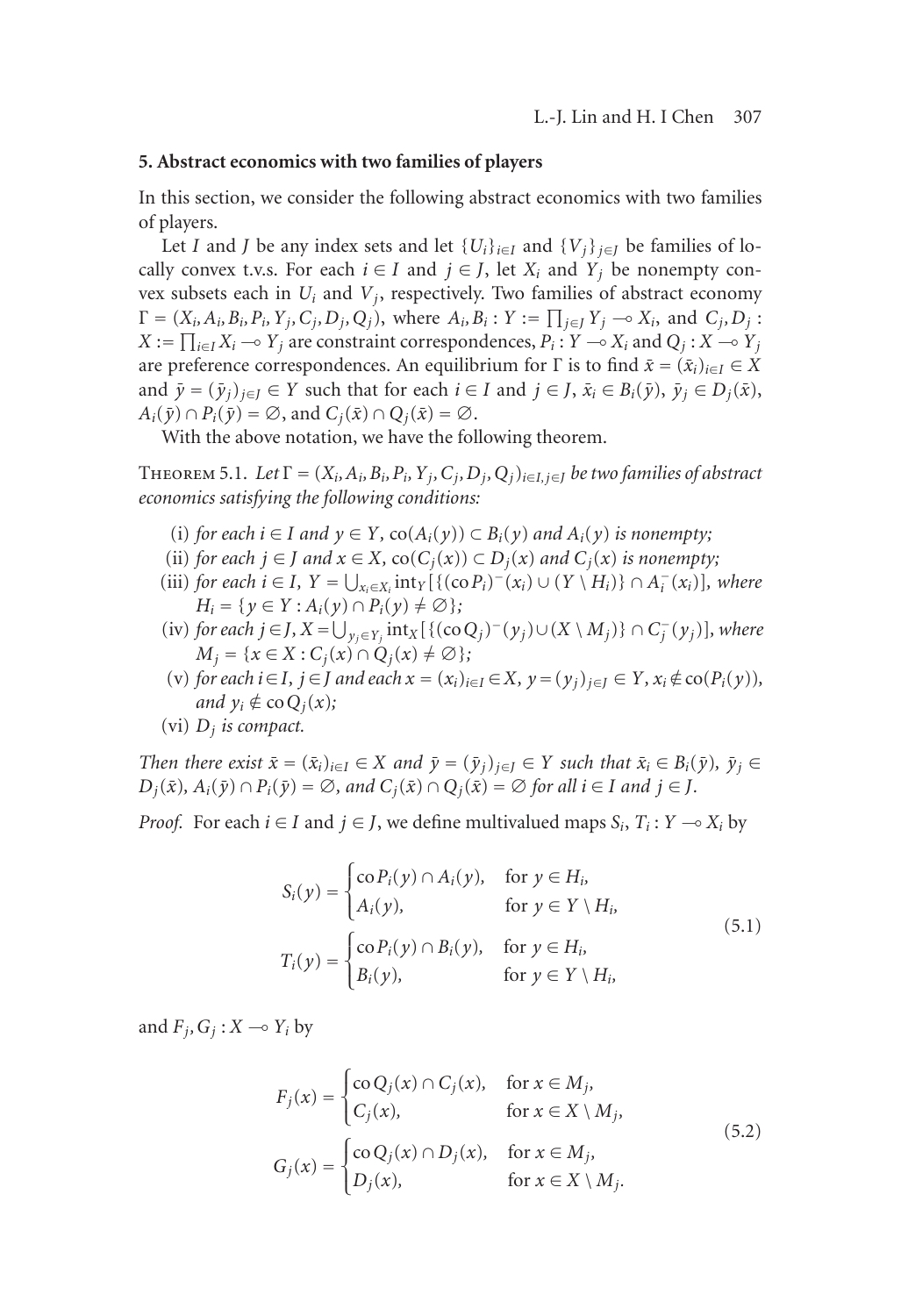Then for each  $i \in I$ ,  $j \in J$ ,  $x \in X$ ,  $y \in Y$ ,  $\cos(i(y) \subseteq T_i(y)$ ,  $S_i(y)$  is nonempty, and  $\operatorname{co} F_i(x) \subseteq G_i(x)$ ,  $F_i(x)$  is nonempty.

For each  $i \in I$ ,  $j \in J$ ,  $x \in X$ , and  $y \in Y$ , it is easy to see that

$$
S_i^-(x_i) = \left[ \{ (\text{co } P_i)^-(x_i) \cup (Y \setminus H_i) \} \right] \cap A_i^-(x_i)
$$
 (5.3)

and  $F_j^-(y_j) = [{(c_0 Q_j)^-(y_j) \cup (X \setminus M_j)}] ∩ C_j^-(y_j)$ . From (iii),

$$
Y = \bigcup_{x_i \in X_i} \operatorname{int}_Y \left[ \left\{ \left( \operatorname{co} P_i \right)^{-} (x_i) \cup \left( Y \setminus H_i \right) \right\} \cap A_i^{-} (x_i) \right] = \bigcup_{x_i \in X_i} \operatorname{int}_Y S_i^{-} (x_i). \tag{5.4}
$$

From (iv),

$$
X = \bigcup_{y_j \in Y_j} \text{int}_X \left[ \left\{ \left( \text{co} Q_j \right)^{-}(y_j) \cup \left( X \setminus X_j \right) \right\} \cap C_j^{-}(y_j) \right] = \bigcup_{y_j \in Y_j} \text{int}_X F_j^{-}(y_j).
$$
\n(5.5)

<span id="page-13-5"></span>Then all conditions of Theorem 3.1 are satisfied. It follows from Theorem 3.1, there exist  $\bar{x} = (\bar{x}_i)_{i \in I} \in X$  and  $\bar{y} = (\bar{y}_i)_{i \in I} \in Y$  such that  $\bar{x}_i \in T_i(\bar{y})$  and  $\bar{y}_i \in Y$ *G<sub>j</sub>*( $\bar{x}$ ) for all *i* ∈ *I* and *j* ∈ *J*. By (v), we have  $\bar{x}_i \in B_i(\bar{y})$ ,  $\bar{y}_j \in D_j(\bar{x})$ ,  $A_i(\bar{y}) \cap$ <br> $P_i(\bar{y}) = \emptyset$  and  $C_i(\bar{x}) \cap O_i(\bar{x}) = \emptyset$  $P_i(\bar{y}) = \emptyset$ , and  $C_i(\bar{x}) \cap Q_i(\bar{x}) = \emptyset$ .

### <span id="page-13-2"></span>**Acknowledgment**

<span id="page-13-1"></span>This research was supported by the National Science Council of Taiwan.

## **References**

- [1] Q. H. Ansari, A. Idzik, and J.-C. Yao, *Coincidence and fixed point theorems with applications*, Topol. Methods Nonlinear Anal. **15** (2000), no. 1, 191–202.
- <span id="page-13-3"></span>[2] J.-P. Aubin and A. Cellina, *Differential Inclusions*, Grundlehren der Mathematischen Wissenschaften, vol. 264, Springer-Verlag, Berlin, 1984.
- <span id="page-13-4"></span>[3] F. E. Browder, *The fixed point theory of multi-valued mappings in topological vector spaces*, Math. Ann. **177** (1968), 283–301.
- <span id="page-13-0"></span>[4] , *Coincidence theorems, minimax theorems, and variational inequalities*, Conference in Modern Analysis and Probability (New Haven, Conn, 1982), Contemporary Mathematics, vol. 26, American Mathematical Society, Rhode Island, 1984, pp. 67–80.
- [5] S. S. Chang, *Coincidence theorems and variational inequalities for fuzzy mappings*, Fuzzy Sets and Systems **61** (1994), no. 3, 359–368.
- [6] G. Debreu, *A social equilibrium existence theorem*, Proc. Nat. Acad. Sci. U.S.A. **38** (1952), 886–893.
- [7] X. P. Ding, W. K. Kim, and K.-K. Tan, *A selection theorem and its applications*, Bull. Austral. Math. Soc. **46** (1992), no. 2, 205–212.
- [8] K. Fan, *Applications of a theorem concerning sets with convex sections*, Math. Ann. **163** (1966), 189–203.
- [9] A. Granas and F. C. Liu, *Coincidences for set-valued maps and minimax inequalities*, J. Math. Pures Appl. (9) **65** (1986), no. 2, 119–148.